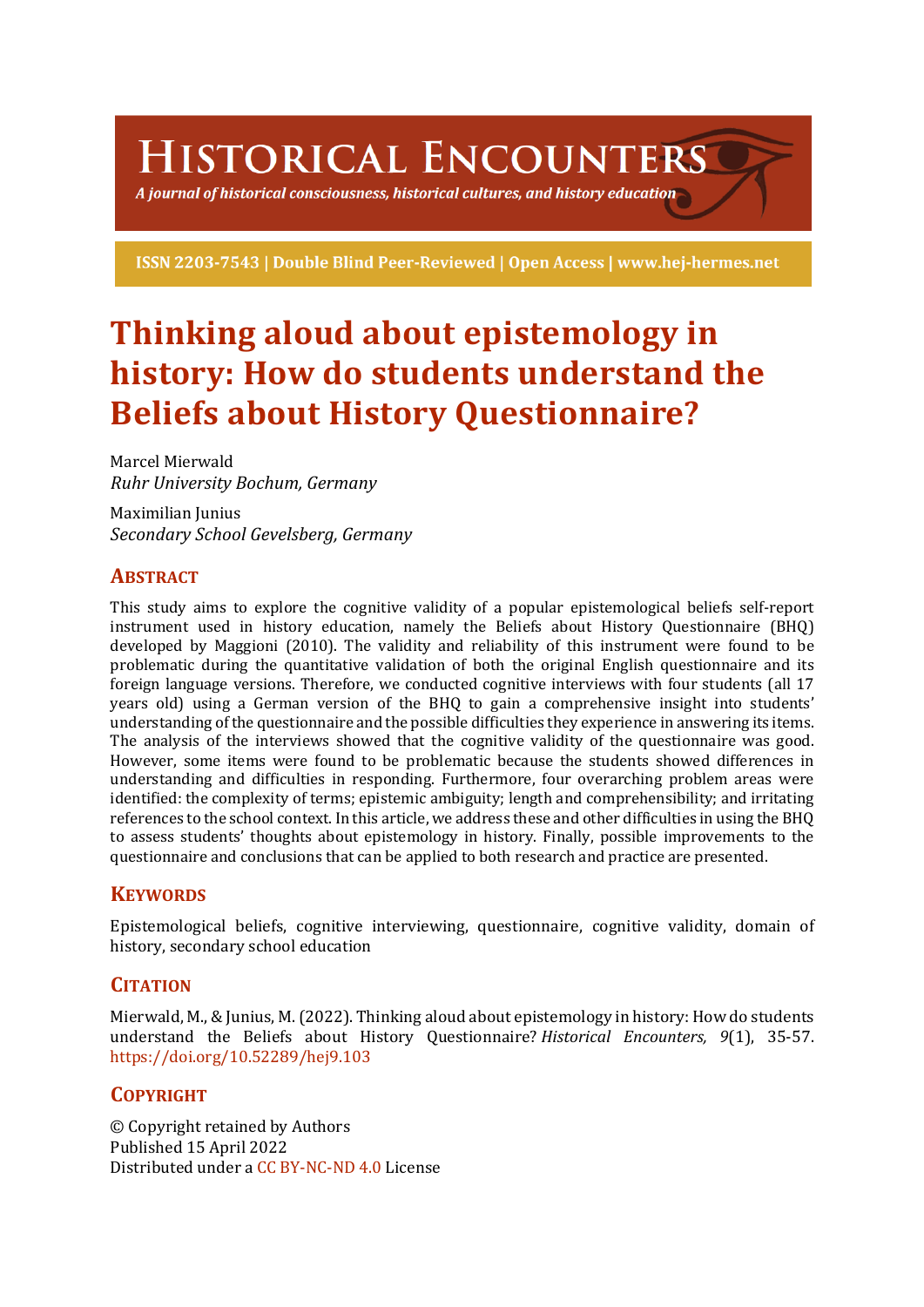## **Introduction**

While Sarah<sup>1</sup>, a student who participated in our study, was thinking aloud about an item of the German version of the Beliefs about History Questionnaire (BHQ) originally developed by Maggioni  $(2010)$ , she told us more about her understanding of the past and the role of historians:

> Well, I think that the past is actually what is not today, that is, it was before. And I do not know to what extent historians make the past. I think that the historian can represent the past in his way, but the past is still there. Thus, I do not think that the past depends on a historian.<sup>2</sup>

For researchers in the field of educational psychology and history education, the investigation of the concepts of knowledge and knowing (i.e., epistemological beliefs), such as those in this student's example, is important because they are assumed to influence both teaching and learning (e.g. Hofer & Bendixen, 2012; VanSledright & Limón, 2006). Regarding history education, some framework models exist that link epistemological beliefs and "knowing and doing" in history (e.g. Havekes, van Boxtel, Coppen, & Luttenberg, 2012; van Drie & van Boxtel, 2008; VanSledright, 2014). This argument is supported by observations from qualitative research, as students' difficulties in dealing with primary sources and historical accounts have been attributed to them having naïve beliefs about history (Lee & Shemilt, 2003; VanSledright, 2002; Wineburg, 2001). In addition, quantitative studies have shown that students' epistemological beliefs in history are related to second-order and strategic knowledge (Stoel, van Drie, & van Boxtel, 2017), the use of learning strategies and text comprehension (Ioannou & Iordanou, 2019), as well as argumentation skills (Mierwald, 2020; Mierwald, Seiffert, Lehmann, & Brauch, 2016).

As a result of the great importance of epistemological beliefs for historical learning and thinking, researchers have long been interested in how epistemological beliefs can be theoretically conceptualized and measured using valid and reliable instruments (e.g. Maggioni, Alexander, & VanSledright, 2004; Maggioni, VanSledright, & Alexander, 2009; Mierwald, Seiffert, Lehmann, & Brauch, 2017; Nitsche, 2019; Stoel, Logtenberg, Wansink, Huijgen, van Boxtel, & van Drie, 2017). In particular, the BHQ, developed by Maggioni (2010), became a key measurement tool used in research on epistemological beliefs in the domain of history. The theoretical model that the questionnaire is based on differentiates between three epistemic stances, including the perspectives of history as a "copy" of the past *(objectivist stance)*, and history as just a matter of historians' interpretation (*subjectivist stance*), as well as the more developed view of history as a critical method of inquiry about the past *(criterialist stance)*. Maggioni (2010) and many other researchers (e.g. Kidwai, 2015; Mierwald et al., 2017; Miguel-Revilla, Carril-Merino, & Sánchez-Agusti, 2020; Stoel, van Drie, & van Boxtel, 2015, 2016) have used the BHQ and its foreign language translations in their research with varying degrees of success. In particular, the validity and reliability of the instrument have been found to be problematic. For example, individual items did not load as expected in factor analyses, and certain scales showed low reliability. This could have arisen due to the theoretical background of the instrument itself, the individual formulations inserted in the instrument, the terminology of items, the translation or adaptation of items for non-English speaking participants, and the different educational and cultural contexts of respondents (Mierwald et al., 2017; Miguel-Revilla et al., 2020; Stoel et al., 2017).

To obtain more detailed insights into how students understand the questionnaire, we conducted cognitive interviews with a sample of secondary school students. The aim was to examine the cognitive validity of the existing BHQ using the German version as an example and to provide suggestions for future optimization of the instrument (e.g. Greene & Yu, 2014). Following this, it may be possible in the future to optimize the measurement of epistemological beliefs using the BHQ or its adaptions. Importantly, a better measure is essential for identifying educational implications at a diagnostic level and for verifying the effectiveness of interventions that aim to enhance epistemological beliefs about history (Mason, 2016).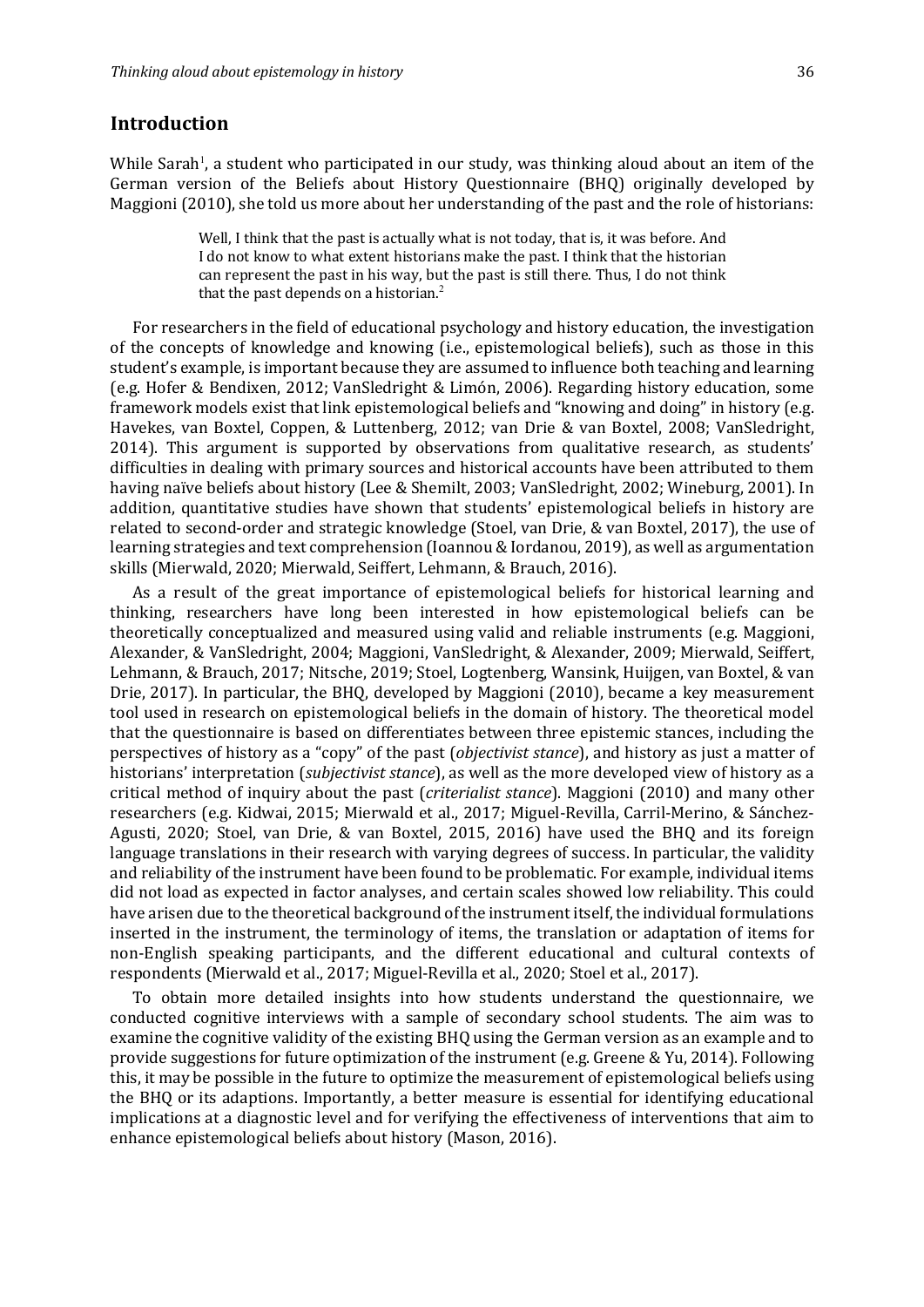Therefore, the research questions guiding this study are:

- 1. What are students' general impressions of the BHQ?
- 2. How do students understand the BHQ and what problems do they have with the individual items?
- 3. To what extent are the items that turned out to be particularly problematic in the exploratory factor analysis (EFA) perceived by the students?

Subsequently, we describe the modeling and assessment of epistemological beliefs in history education at the present time. Following this, we present the method and results of our study and, finally, the discussion of our findings.

## **Theoretical Framework**

#### *Theoretical conceptualization of epistemological beliefs in history education*

Epistemological beliefs refer to the assumptions, views, and ideas of individuals in relation to the nature of knowledge and the process of knowing (Hofer & Pintrich, 1997; VanSledright & Limón, 2006). Therefore, they can be assigned to the psychological construct of epistemic cognition, which refers to research focusing on "what individuals believe about knowledge and knowing and how they think and reason about the epistemological aspects of knowing" (Hofer, 2016, p. 19). While empirical research on epistemic cognition began in the 1970s or even earlier (Hofer, 2016), the systematic study of the construct in history education is much more recent (VanSledright  $&$ Maggioni, 2016). However, various theoretical models of epistemological beliefs have emerged from psychological and educational studies that have influenced the work of history educators. The two main approaches can be characterized as developmental or stage models and models with independent dimensions (Buehl & Alexander, 2002; Hofer & Pintrich, 1997).

Developmental or stage models assume that epistemological beliefs can be divided into distinct stages ranging from naïve to developed beliefs about knowledge and knowing. These models include the three-stage reflective judgment model (King & Kitchener, 2002) and the four-stage model of epistemological understanding (Kuhn & Weinstock, 2002), which formed the basis for the development of the BHQ (Maggioni et al., 2004, 2009). Certain educational psychologists conducting research in the domain of history have also used stage models as their theoretical basis (e.g. Kuhn, Weinstock, & Flaton, 1994; Ioannou & Iordanou, 2019). Priemer (2006) stated that these different stages can be divided in terms of " $(1)$  absolutist views of knowledge (in the sense of true or false),  $(2)$  relativist views of knowledge (with a subjectivity), and  $(3)$  a moderately relativist view of knowledge (plurality and a certain subjectivity)" (p. 163, translated). Further to this, other researchers (e.g. Schommer, 1990) propose the multidimensionality of the construct of epistemological beliefs. In a meta-analysis, Hofer and Pintrich (1997) identified two core areas that underpin most of the models, including beliefs about the nature of knowledge with the dimensions of knowledge certainty and simplicity, as well as beliefs about the nature of knowing with the dimensions of source of knowledge and justification for knowing. Recent research in the domain of history has utilized a combination of both approaches for modeling epistemological beliefs by conceptualizing the beliefs as separate stages comprising several dimensions (Barzilai & Weinstock, 2015; Stoel et al., 2017).

The BHQ was developed by Maggioni (2010) and colleagues (Maggioni et al., 2004, 2009), and to date represents the measurement instrument for epistemological beliefs about history that has the best theoretical foundation, is the most well-known, and has been most frequently adapted for other languages. Based on psychological development models (King & Kitchener, 2002; Kuhn & Winstock, 2002) and the progression model for the concept "evidence" in history established by Lee and Shelmit (2003), three epistemic stances were developed. Maggioni (2010) defines these stances as "a system of beliefs about the nature and justification of knowledge that people entertain at a certain moment in time" (p. 6). The first epistemic stance is the *objectivist stance*, formerly known as the copier stance, which is characterized by the objectivist view that history is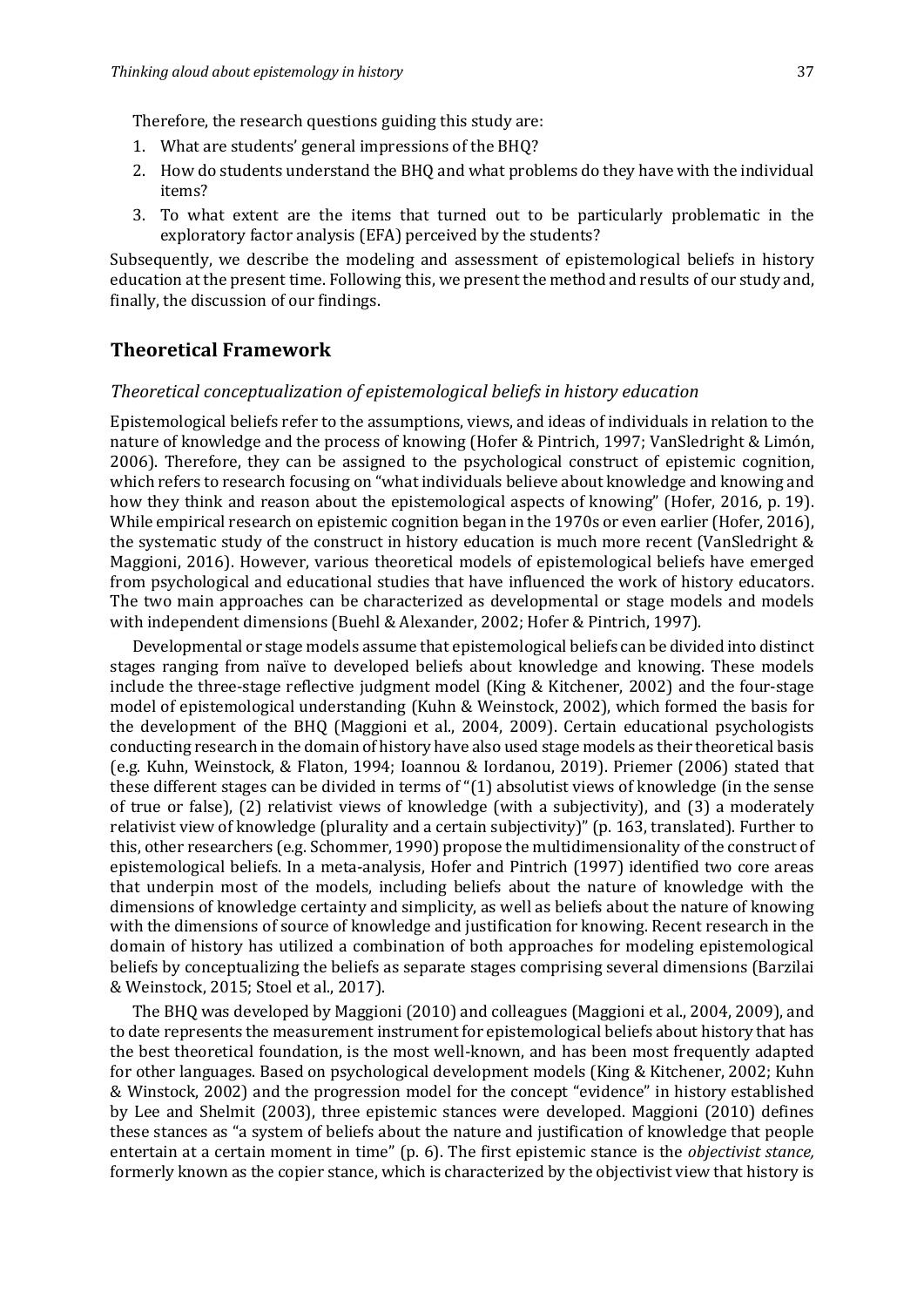an image of the past and can be understood directly from historical sources. According to this stance, a comprehensive understanding of the past can be formulated by collecting all the facts from primary sources. The second epistemic stance is characterized by a subjectivist idea of history. In the *subjectivist stance*, formerly known as the borrower stance, history simply arises from the interpretation and is dependent on the personal views, preferences, and causal inferences of the historian. In the third epistemic stance, the *criterialist stance*, history is viewed as a research process in which the past is reconstructed based on a discipline-specific method. In this stance, history is the result of a subject encountering an object, such as the selection, interpretation, and evaluation of sources by the historian. Therefore, underpinning the epistemic stances is the progression of ideas about history that, for each level, determines what is considered historical knowledge for an individual and how this knowledge is both generated and applied (VanSledright & Reddy 2014; VanSledright & Maggioni, 2016). It should be noted that these three epistemic stances can exist simultaneously and in different forms within individuals. Maggioni (2010) describes this situation as epistemic inconsistency. Indeed, this epistemic inconsistency is typical for novices in a domain, as they may still have unestablished, different, and sometimes divergent conceptualizations of historical knowledge. However, the findings of Stoel and colleagues (2017) indicate that even among history experts, conflicting epistemic views are held, especially regarding the subjectivity of history. This complicates the measurement of epistemological beliefs in the domain of history.

#### *Empirical assessment of epistemological beliefs in history education*

In recent years, there has been increasing interest in the study of epistemological beliefs and their connection to historical thinking skills. Indeed, some studies have even examined the effectiveness of interventions that aim to promote both epistemic understanding and historical competencies (e.g. Mierwald, Lehmann, & Brauch, 2018; Stoel et al., 2017). In this domain, researchers have focused on secondary school and college students, as well as both training and practicing history teachers (VanSledright & Maggioni, 2016). In order to assess epistemological beliefs in history education, qualitative approaches are occasionally used, as well as the more common quantitative instruments.

For example, researchers in educational psychology often use a fictional historical scenario called the Livia problem to classify students as "absolutists", "multiplists", or "evaluativists" based on their responses (e.g. Ioannou & Iordanou, 2019; Iordanou, Muis, & Kendeou, 2019; Kuhn, Iordanou, Pease, Wirkala, 2008; Kuhn, Weinstock, & Flaton, 1994). Furthermore, Barzilai and Weinstock (2015) developed a closed-format Epistemic Thinking Assessment (ETA) based on Kuhns et al.'s (2000) developmental model of epistemic understanding integrated with the multidimensionality of epistemic thinking. In addition, researchers across different domains, such as history and biology, have used questionnaires to measure epistemological beliefs that are based on Schommers (1990) considerations about the dimensionality of the construct (Buehl, Alexander, & Murpy, 2002). Finally, questionnaires have also been developed focusing on sub-aspects of epistemic cognition, such as beliefs about the value of integrating information across multiple documents in history (Wiley, Griffin, Steffens, & Britt, 2020).

In history education itself, there is a wide range of possibilities for examining epistemological beliefs. Indeed, history educators have used interviews, class observations, and, more frequently, questionnaires for this purpose (e.g. Maggioni, 2010; Maggioni et al., 2004, 2009; Miguel-Revilla et al., 2020; Nitsche, 2019; Nokes, 2014; O'Neill, Guloy, & Sensoy, 2014; Stoel et al., 2017; Voet & De Wever, 2016). It should be mentioned that qualitative and quantitative methods can also be combined depending on the research question. In particular, the BHQ (Maggioni, 2010) has become important for research on epistemological beliefs in history. The BHQ represents a refinement of an earlier questionnaire that was used to assess the beliefs of primary school teachers about the teaching and learning of history (Maggioni et al., 2004, 2009). The questionnaire consists of 22 items based on the three epistemic stances, including objectivist, subjectivist, and criterialist stance, and is used to measure epistemic beliefs in history among secondary school students and history teachers, both prospective and practicing (e.g. Maggioni,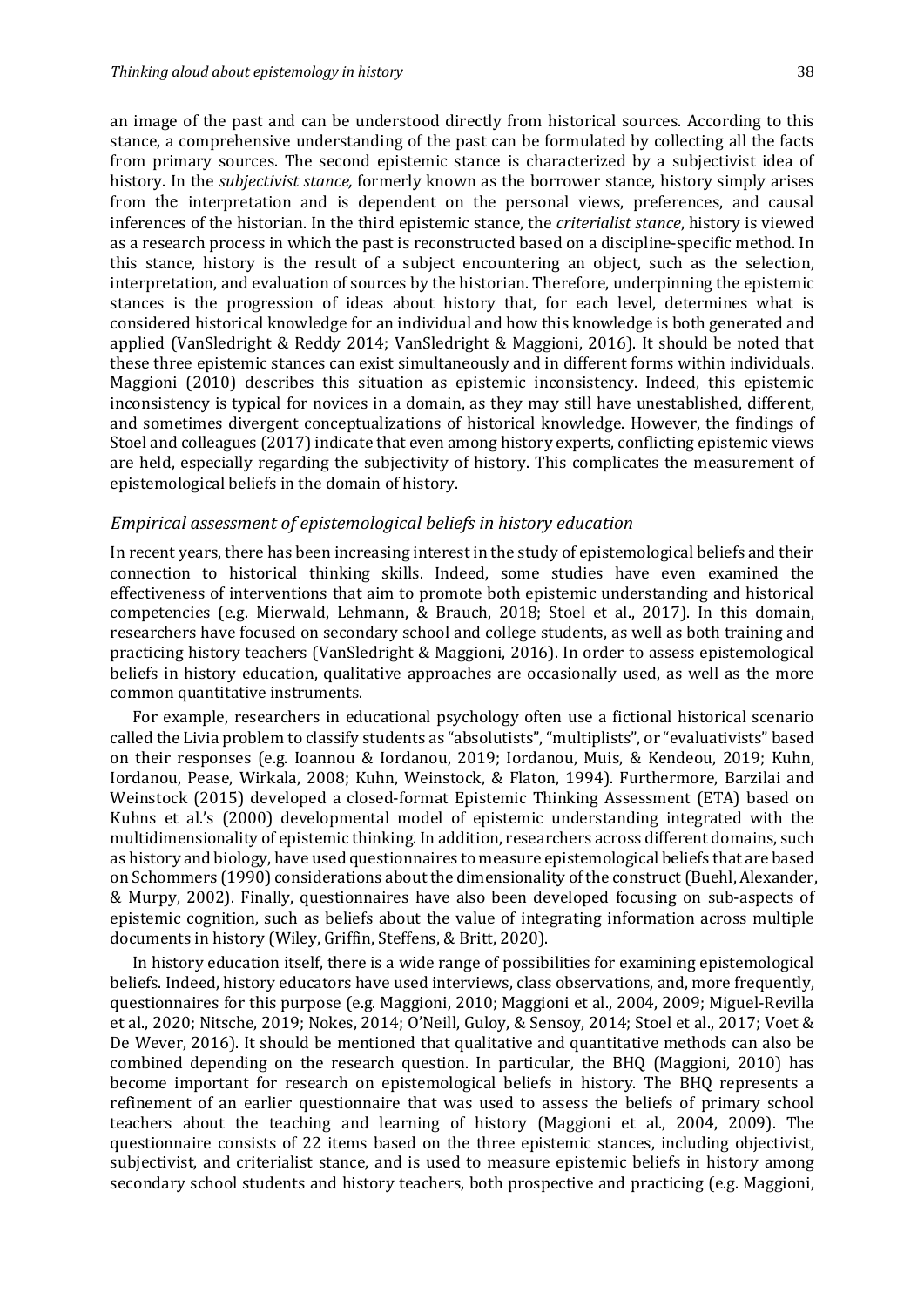2010; VanSledright & Reddy, 2014; VanSledright, Burkholdt, & Montgomery, 2018). Previously, history educators have translated and adapted the questionnaire for different languages (Mierwald, 2020; Mierwald et al., 2016, 2017; Kidwai, 2015; Miguel-Revilla et al., 2017, 2020; Namamba & Roa, 2016; Stoel et al., 2015, 2016) and even developed new questionnaires from it (Nitsche, 2019; Stoel et al., 2017).

However, several problems have been identified in the use of the BHQ in research studies. Regarding construct validity, a factor analysis using the original questionnaire with a sample of 66 history teachers suggested a division into two factors; the first factor included the subjectivist and the objectivist items, and the second factor contained the criterialist items (Maggioni, 2010). Further validation of the German version of the questionnaire using a sample of 124 secondary school students also suggested such a two-factor solution, including both naïve and developed epistemic beliefs. However, an adaptation of the questionnaire for a sample of 272 prospective history teachers in Germany resulted in a three-factor solution and, thus, a subdivision including all three epistemic stances (Mierwald et al., 2016, 2017). Importantly, for this questionnaire, the contrast between the objectivist items and the subjectivist items was increased by changes to the item wording. Based on these studies, the contrast between the subjectivist items and the objectivist items was strengthened further by slight adaptations to the translation and the addition of three new items (i.e., two objectivist items and one criterialist item) in order to optimize the instrument for use with secondary school students. Following this, exploratory factor analysis in an intervention study with a sample of 161 students revealed a three-factor structure of the instrument with sufficient to good reliability of the factors (Mierwald, 2020). In a recent study with 92 students, a three-factor solution and similar internal consistency of the factors was also reported (Behrendt & Brauch, 2020). However, in studies using Dutch and Spanish translations of the questionnaire, it was observed that factor loading of single items was problematic, and there was low reliability, especially for the objectivist scale (Miguel-Revilla et al., 2017, 2020; Stoel et al. 2015, 2016). This result similarly applies to the new German-language student questionnaire (Mierwald, 2020).

Previously, researchers assumed that these problems may have arisen from shifts in the meaning as a result of translating the BHQ. Indeed, difficulties may be caused by differences in understanding of the items in the US context, for which the questionnaire was originally designed, and in other countries (Stoel et al., 2016), as well as by slight adaptation of the items (Mierwald et al., 2017). Additionally, the mix of items could also prove problematic, as they are mainly related to the domain of history, but some also focus on the educational context (Miguel-Revilla et al., 2020). Furthermore, the theoretical background of the questionnaire has been criticized. For example, Stoel et al. (2017) outlined the ambiguity of the subjectivist items, "...acknowledging the subjective character of historical knowledge can both reflect naïve beliefs (i.e., history as opinion) but also more nuanced beliefs (i.e., historical knowledge as interpretative and constructed)" (p. 123). 

Based on these issues, history educators have emphasized that further research is required in this area (Miguel-Revilla et al., 2020; Stoel et al., 2017). Cognitive interviews have been shown to be effective in verifying the comprehensibility of questionnaires and identifying difficulties with items, which is important to understand and address the root of these problems (Barzilai  $\&$ Weinstock, 2015; Greene & Yu, 2014).

## **Method**

#### *Design*

We conducted cognitive interviews based on the problems with the validity and reliability of the BHQ outlined above.<sup>3</sup> In previous studies, cognitive interviewing or cognitive pretesting was found to be helpful for assessing the cognitive validity of questionnaires used to assess epistemological beliefs (Barzilai & Weinstock, 2015; Greene & Yu, 2014; Greene, Torney-Purta, Azevdeo, & Robertson, 2010). Cognitive interviewing is a method for examining the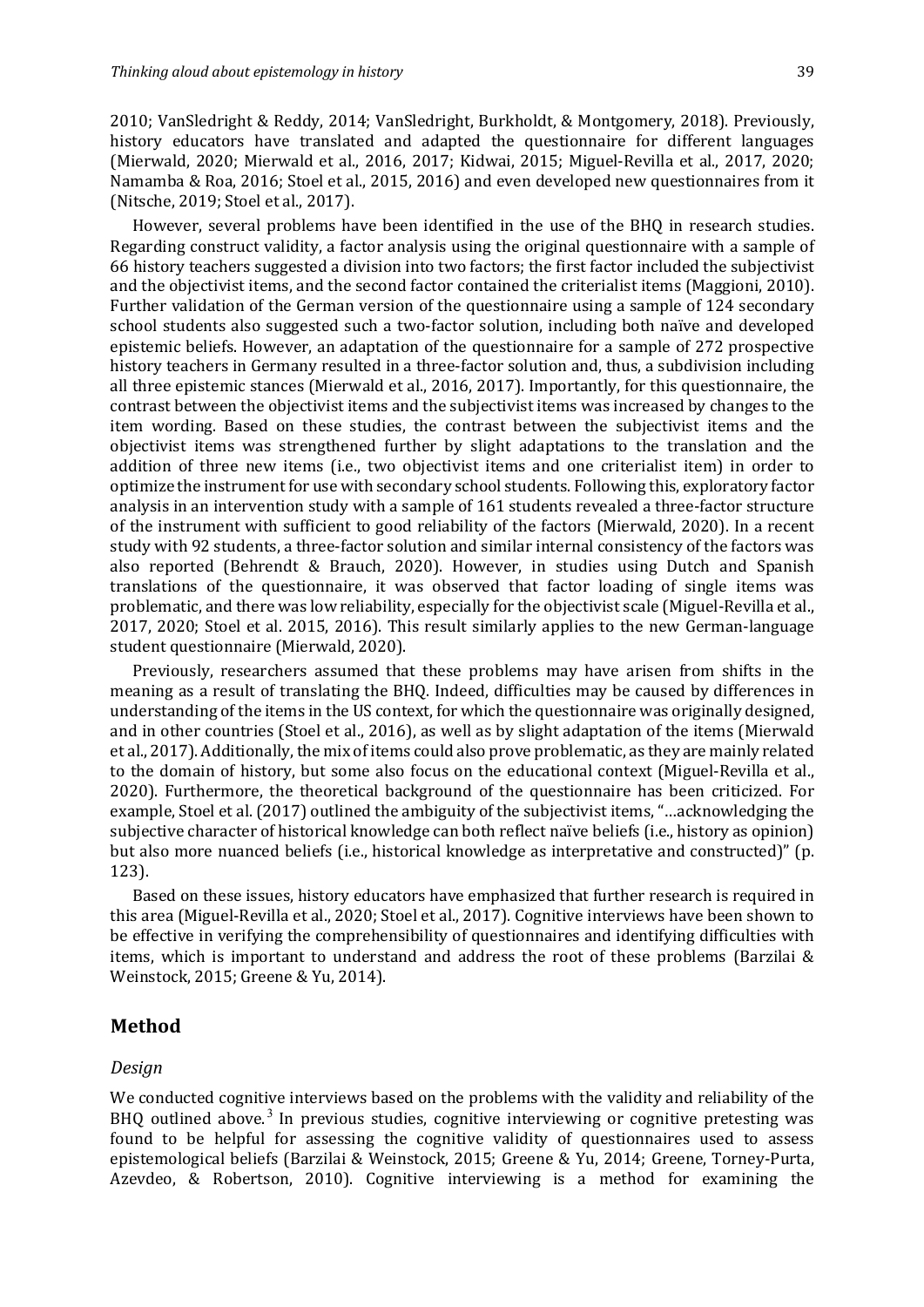comprehensibility of the individual items in a questionnaire and identifying the potential problems with them. In this way, it can be determined whether the items are interpreted as intended by the questionnaire respondents, in line with their theoretical background (Beatty  $&$ Willis, 2007; Willis, 2005; Woolley, Browen, & Browen, 2006). Therefore, the goal of our approach was to investigate and improve the cognitive validity of the self-report items of the German version of the BHQ (Karabenick et al., 2007). Specifically, we used a combination of a think-aloud procedure as the students filled out the questionnaire and semi-structured interviews or followup probes to obtain in-depth information regarding the students' understanding (Beatty & Willis, 2007). 

#### *Participants*

A sample of four students in eleventh grade (1 female, 3 male) from two different secondary schools participated in the cognitive interviews. These students were attending the highest-level educational track in the German secondary education system (i.e., Gymnasium) and were in the final years of their formal history education. The average age of the students was 17 years. This sample was chosen because the German-language version of the BHQ was designed for this target group. In addition, foreign-language versions of the BHQ are often conducted with students of this age (e.g. Stoel et al., 2016). We acknowledge that our sample size is very small. However, it should be noted that cognitive interviews are designed to elucidate the thoughts and provide a deeper understanding of a few participants rather than be representative (DeMaio et al., 1993). Therefore, smaller samples are often used, although these samples should cover a variety of characteristics relevant to the goal of the study, such as performance level and language skills (Beatty & Willis, 2007; Willis, 2005). In our study, the students who took part in the interviews were recruited by their history teachers at the request of the second author. The selection criteria were communicated to the teachers to appropriately evaluate the cognitive validity of the BHQ. Firstly, the study aimed to interview students with different levels of achievement in history, assessed by their history courses and grades. Furthermore, participating students had to be native German speakers so that any understanding difficulties with the BHQ could not be due to general language skills. Finally, the selected students had to be considered by their teachers as open-minded enough to think deeply about the questionnaire and verbally express their thoughts about it. Detailed information on the sample is presented in Table 1.

|                                       | <b>Ben</b>   | Paul            | <b>Sarah</b> | <b>Alex</b>     |
|---------------------------------------|--------------|-----------------|--------------|-----------------|
| <b>Characteristics</b>                |              |                 |              |                 |
| Age                                   | 17           | 17              | 17           | 17              |
| Gender                                | male         | male            | female       | male            |
| Course type in the<br>subject history | basic course | advanced course | basic course | advances course |
| Points in the subject<br>history      | 13           | $\overline{4}$  | 14           | 7               |
| Criterialist stance (M)               | 5.11         | 5.44            | 5.67         | 4.67            |
| Subjectivist<br>Stance $(M)$          | 3.56         | 3.11            | 3.56         | 2.78            |
| Objectivist stance $(M)$              | 2.20         | 4.80            | 4.00         | 4.40            |

TABLE 1: Overview of the personal characteristics of the participants

*Notes:* Advanced courses are taught five hours a week while the basic courses for only three hours a week. This means that the advanced course covers historical topics in greater depth than the basic course. Points are an equivalent of the grades in German secondary school system, ranging from  $15 = \text{best to } 0 = \text{worst.}$  The mean values (*M*) of the three epistemic stances are on a scale ranging from  $1 =$  strongly disagree to  $6 =$  strongly agree.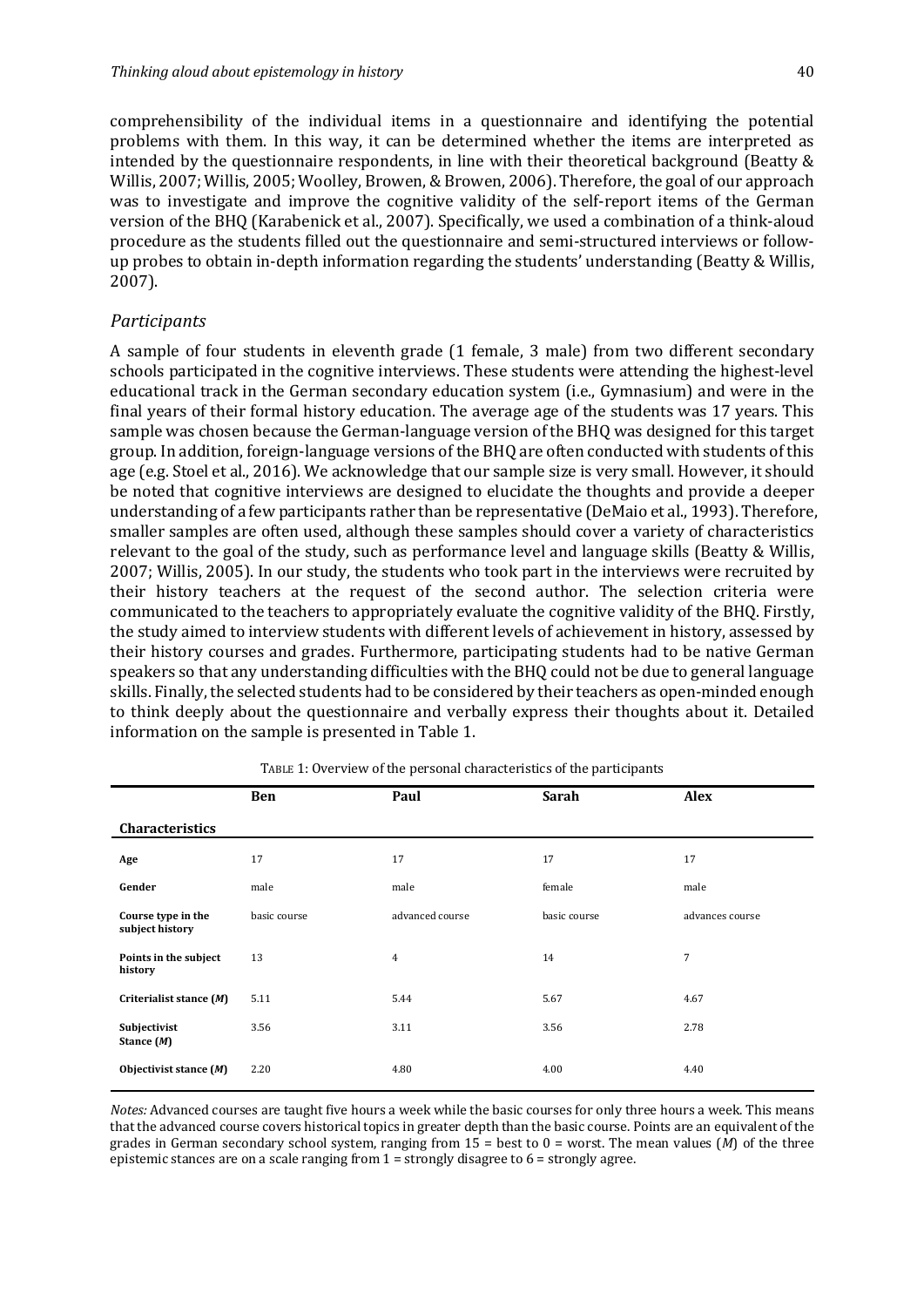#### *Instrument*

In this study, we used a German version of the original English BHQ by Maggioni (2010). We refined an earlier translated version of the instrument (Mierwald et al., 2017). In this process, small changes in the formulation of existing statements were made to enhance the applicability of the items to German secondary school students, and three new items were added. The entire questionnaire, including the changed and added items, can be found in Table 3 (see also the note below the Table). These changes were made to the German version of the BHQ because the first version indicated only two epistemic stances, and the two-factor idea was established based on this result. The first factor is related to differentiated beliefs, containing all criterialist items, and the second factor is related to naïve beliefs, containing the subjectivist and objectivist items. Although the internal consistency of the factors in scales that were created later was satisfactory, it was observed that the objectivist items did not contribute much to supporting the factor of naïve beliefs (Mierwald et al., 2017). Therefore, changes were enacted to improve the validity and reliability of the German language version of the questionnaire. Indeed, firstly, the changes enhance the contrast between the objectivist items and the subjectivist items on a linguistic level. Secondly, three new items (i.e. two objectivist items and one criterialist item) were added based on the theoretical background of the instrument to strengthen the reliability of the respective scales. Following modification, the final instrument contained a total of 25 items. When answering the questionnaire, students expressed their agreement or disagreement with pre-formulated statements on a 6-point Likert scale, ranging from 1 (*strongly disagree*) to 6 (*strongly agree*). The statements were designed to exemplify the *objectivist*, *subjectivist*, and *criterialist stance* (see Table 3). 

An exploratory factor analysis (EFA) was utilized to determine the factor structure of the instrument, as previous studies using foreign language adaptions of the questionnaire have identified different factor structures. Previously, an EFA with a sample of 161 students in a prepost quasi-experimental intervention study (Mierwald, 2020, p. 324f.) revealed a three-factor structure of the instrument with sufficient to good reliability of the factors (objectivist scale [5] items]:  $\alpha_{pre}$  = .53,  $\alpha_{post}$  = .59; subjectivist scale [9 items]:  $\alpha_{pre}$  = .78,  $\alpha_{post}$  = .83; criterialist scale [9 items]:  $\alpha_{pre}$  = .70,  $\alpha_{post}$  = .81). Two items in the objectivist scale loaded against our theoretical assumption of three separate epistemic stances, so we decided to exclude these items. In addition, two criterialist items showed high cross-loadings on the objectivist factor. The objectivist scale did not reach an appropriate value for reliability recommended for standardized tests. However, it should be noted that studies measuring epistemological beliefs frequently work with lower reliabilities (i.e., less than .70) because of the complexity of the construct, so the reliability of the scale can be seen as still accepTable (e.g. Shraw 2013).

#### *Procedure*

The second author met with the history teachers, explained the study and was able to recruit suiTable participants for the cognitive interviews through them. The recruited students were asked about their willingness to participate in the interviews. In addition, written consent was obtained from parents for the students' participation in the study. Participants were interviewed during their regular class time in separate rooms. The second author, a trained student finalizing his Master of Education in History and German with experience in this field, interviewed each student. The individual interviews were conducted in the spring of 2018.

Each interview began with the students completing a questionnaire to obtain sociodemographic information, and an identification code was generated for each student to guarantee the anonymity of the collected data. In the first phase of the interview, the students were asked with written instructions (see Appendix A) to read each item of the BHQ aloud, mark their agreement or disagreement with the given statements, and verbalize the thoughts that came into their minds while they answered. The second phase was the semi-structured interview. For this purpose, an interview guide (see Appendix B) was used, which divided the interview into three parts. Firstly, in order to begin the interview in an easy way for the students, they were asked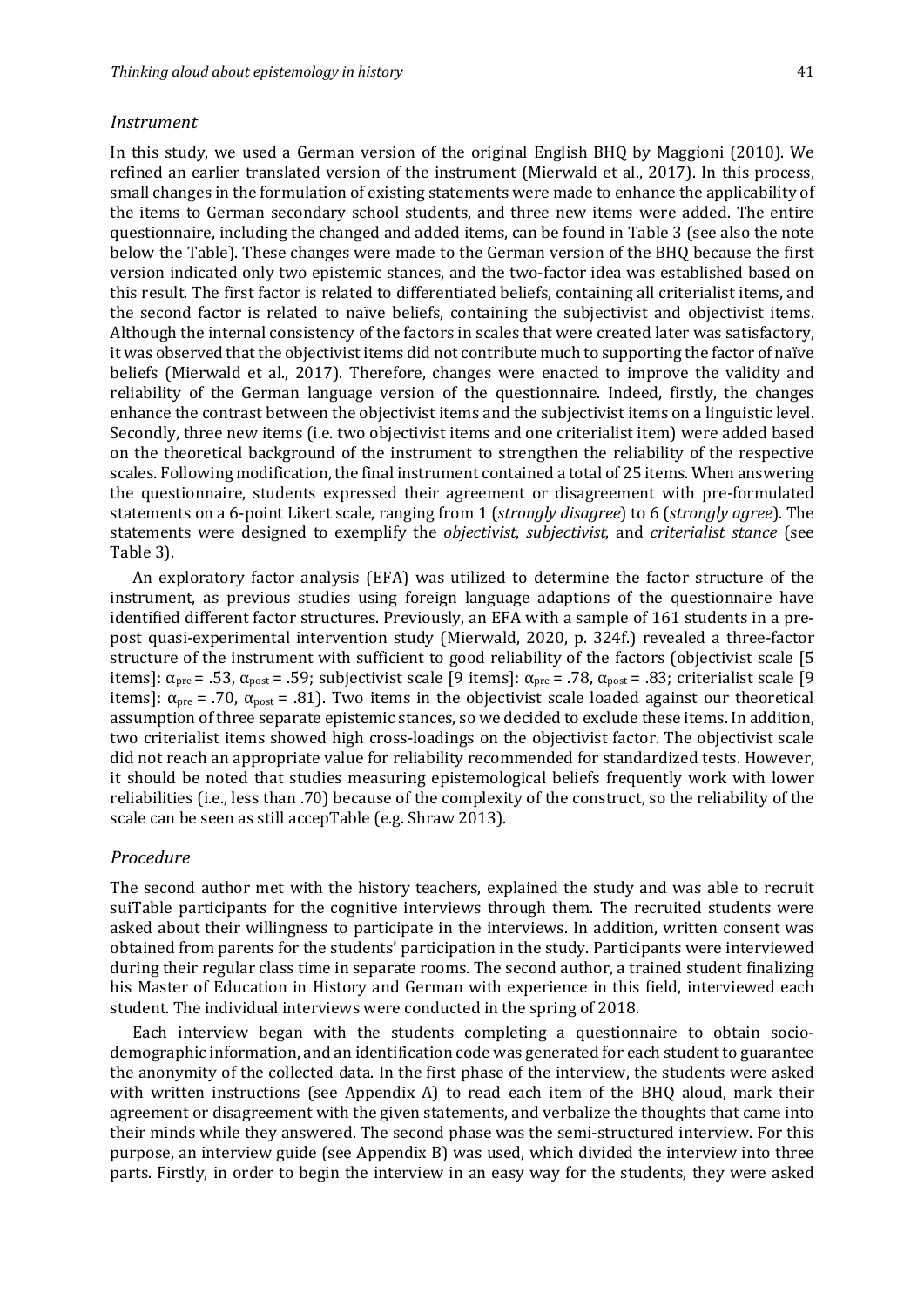about their general impressions of the whole questionnaire and the "thinking aloud" component. The main part of the semi-structured interview then included more specific questions about items that were either unexpected or not clearly assigned during factor analysis. Specifically, the questions focused on the two objectivist items that loaded on the factor for the subjectivist stance in the factor analysis (items 19 and 20), as well as the criterialist items that had high crossloadings on the objectivist stance (items 18 and 21). Furthermore, the interviewer asked the students about important features that they noticed during the think-aloud component of the first phase. These questions related to the phrase "reconstruction of the past" that the students read in the questionnaire, as well as other such terms that may have influenced their assessment behavior. In order to end the interview process for the students, they were asked about their general understanding of history. With the consent of the students and their parents, the cognitive interviews were audio-recorded to enable accurate analysis of the verbal data afterward. The cognitive interviews lasted on average 43.21 minutes (*SD* = 10.08).

#### *Analysis*

The four recorded interviews were transcribed into text form with the software f4 (Dresing & Pehl, 2015). The data from the students thinking aloud in the first phase of the cognitive interviews were used as the basis for the thematic analysis. For the thematic analysis of the interviews (Kuckartz, 2014), we used a coding scheme comprising seven categories to identify the different types of problems associated with the items of the BHQ (research question 2). Our coding scheme was developed based on theoretical considerations from the literature, thus dividing the problems with the questionnaire into the four categories of comprehension, recall, judgment, and response selection (DeMaio & Landreth, 2004; Jabine, Straf, Tanur, & Tourangeau, 1984; Willis, 2005). In addition to these categories, we used an already existing coding scheme by Anschütz (2012). The first draft of the whole coding scheme was initially tested, discussed, and adapted using one of the interview protocols. The final coding scheme (see Table 2) was then independently applied by the first and second authors to the entire dataset.

| Category                      | Subcategory                                | <b>Description</b>                                                                                                                                                                                                                                                                                                                                                                                                                                                                                                                                                                                                    |
|-------------------------------|--------------------------------------------|-----------------------------------------------------------------------------------------------------------------------------------------------------------------------------------------------------------------------------------------------------------------------------------------------------------------------------------------------------------------------------------------------------------------------------------------------------------------------------------------------------------------------------------------------------------------------------------------------------------------------|
| <b>No Problems</b>            |                                            | The students' statements indicate that the item was understood in the intended sense. Students can<br>express the content of the item in their own words and give reasons for their opinion. They can add<br>explanations, statements or examples from school or everyday life that reflect the meaning of the<br>item presented. No significant problems can be identified in the statements of the person<br>interviewed.                                                                                                                                                                                           |
| Understanding<br>difficulties | words and technical<br>terms               | The students do not know a word or do not understand what is meant by this word in the context<br>of the item. The students say that they find a word or phrase difficult to understand. They do not<br>know a technical term in the item or have problems understanding the meaning of the technical<br>term.                                                                                                                                                                                                                                                                                                        |
|                               | misunder-standing                          | The students interpret an item statement differently from intended meaning of the item. They can<br>add examples or explanations that show that their understanding does not correspond to the<br>content or intention of the item. They need not be aware that they have misunderstood the item.<br>This can also mean that they interpret the content or the epistemic beliefs (criterialist, subjectivist,<br>or objectivist stance) of the item differently from the intended meaning (e.g., when an item aims at<br>subjectivist stance and the students interpret the item statement as a criterialist stance). |
|                               | incomprehension                            | The students explicitly state that they do not understand all or part of the item's message. They do<br>not know for sure what is meant by the item presented.                                                                                                                                                                                                                                                                                                                                                                                                                                                        |
| Reply<br>difficulties         | reply format                               | The students have difficulties in answering the item because of the answer's format (e.g., by double<br>negation) or may say that they have misunderstood or do not fully understand the scale gradation<br>(e.g. by labelling).                                                                                                                                                                                                                                                                                                                                                                                      |
|                               | uncertainty of response<br>and explanation | The students are unsure of their answers to the item. They may think that the item cannot be<br>answered in this way or may not know this. They may have an opinion on the statement presented,<br>but do not really know how to answer it due to their level of knowledge, or they may state that they<br>have no previous experience.                                                                                                                                                                                                                                                                               |
| Assignment not possible       |                                            | It is not clear from the students' statements whether the item was understood. They use the same<br>words and phrases as it is present in the given items. The students say that they understood the<br>meaning of the item, but do not explain how they understood the meaning of the item or why they<br>arrived at the chosen answer.                                                                                                                                                                                                                                                                              |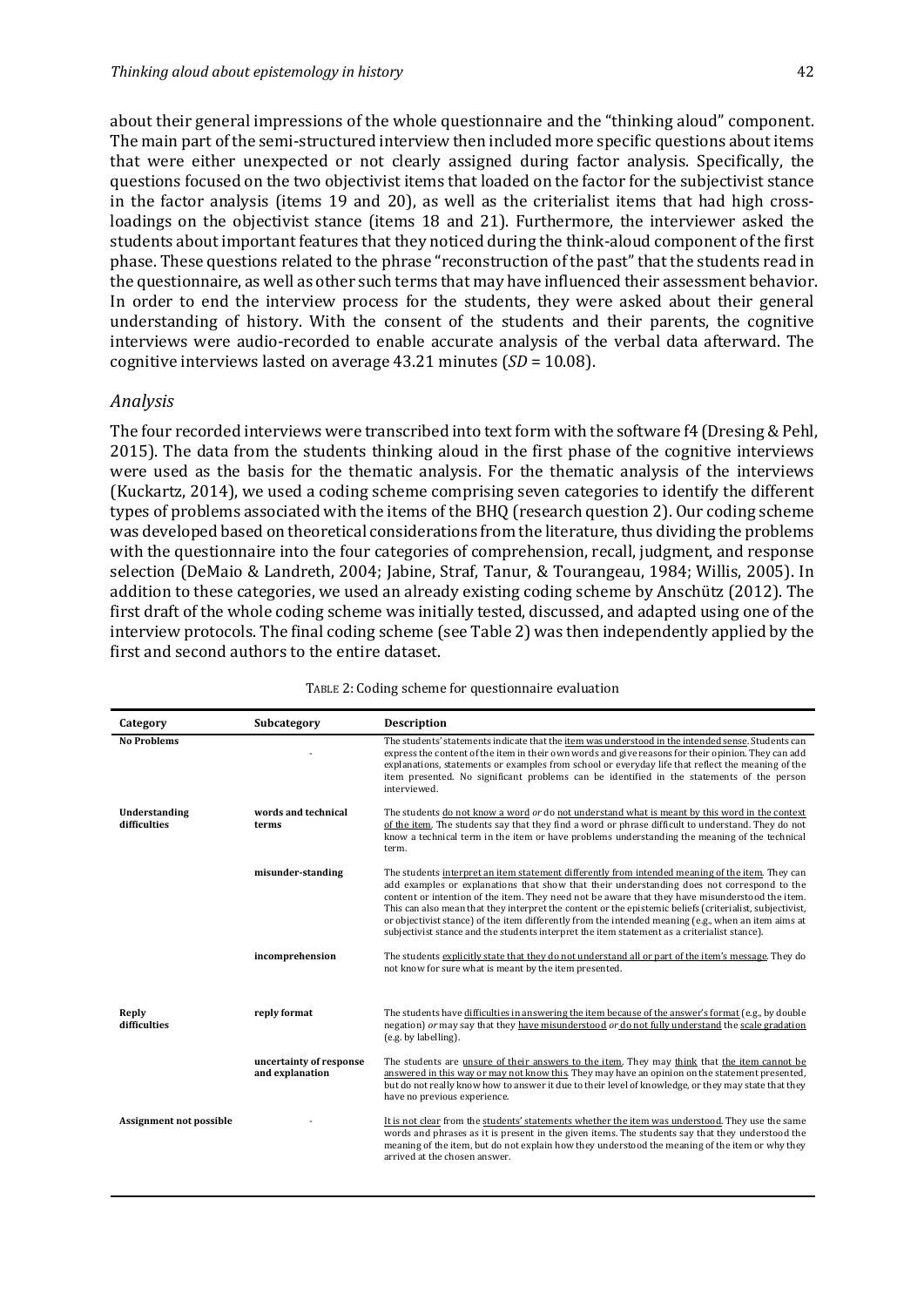For the content analysis of the students' answers from the semi-structured interviews, we used a technique of summarizing and inductive category formation from Mayring (2014). The authors independently prepared the summaries from the interviews. Additionally, the students' answers were categorized into positive and negative aspects depending on their impressions of the BHQ (research question 1) and their understanding of individual problematic items in yes/no form (research question 3). Following this, we compared the independent summaries and categorizations. 

The inter-rater reliability (Cohen's  $\kappa$ ) between the two raters for measurement of the entire dataset varied across all the categories from a minimum of  $\kappa$  = .62 to a maximum of  $\kappa$  = 1.00 (corresponding to "substantial" to "perfect" inter-rater reliability; Landis & Koch, 1977). Any disagreements concerning the coding between the raters were resolved through discussion, and a consensus was reached for all of them.

## **Results**

#### *General impressions of the BHQ*

During the interviews following the thinking aloud section, the students discussed various positive and negative aspects of the questionnaire when asked to give their general impressions. Sarah and Paul reported that the questionnaire had a clear design and the items were mostly short and easy to understand. Furthermore, Paul emphasized that the answer options were easy to handle because they were based on a German grading scale. Alex even reported that he found using the questionnaire interesting in terms of thinking about what history is and how to study history appropriately, rather than just discussing content in history lessons.

However, Sarah, Ben and Alex expressed negative concerns about some items being very similar in their content. The students also presented criticisms relating to uncertainties in the understanding of certain terms in the questionnaire (i.e., Sarah: "history"; Paul: "historical facts"; Ben: "research methods"; Alex: "evidence"). Additionally, Paul stated that items 18 and 20 utilized very long sentences, meaning that he had to read the items several times to fully understand their meaning.

#### Understanding of the BHQ and problems with individual items

We used the coding scheme described in the method section for the analysis of the data from the thinking aloud section in the first phase of the cognitive interviews. Certain general observations were derived from the absolute frequency distribution of the categories per item (see Table 3). Firstly, in most cases (73) the four participating students had no problems with the items of the BHQ, meaning that the students understood them according to their intended meaning. Fourteen out of 25 items were found to be unproblematic based on the students' statements. In addition, it is of note that all of the items were understood by at least one participant, showing that there was always at least one student who understood each item. Secondly, the absolute frequencies demonstrated that there were some problems with individual items, which mainly arose due to difficulties in understanding (18 cases). These difficulties predominantly included misunderstandings and problems in relation to certain words and technical terms, but difficulties in responding to the items were less frequent. Indeed, there were only 5 cases where students were uncertain in their responses and explanations. However, in 4 cases, no assignment was possible due to the students' reports. Thirdly, in terms of the three scales (*criterialist*, *subjectivist*, and *objectivist*), we observed that the objectivist scale presented the main problem. For this scale, only 3 out of the 7 items could be classified as appropriate. For the criterialist scale and the subjectivist scale, 5 and 6 out of a total of 9 items were considered unproblematic, respectively. However, it is important to understand exactly which features were problematic regarding the remaining 11 items.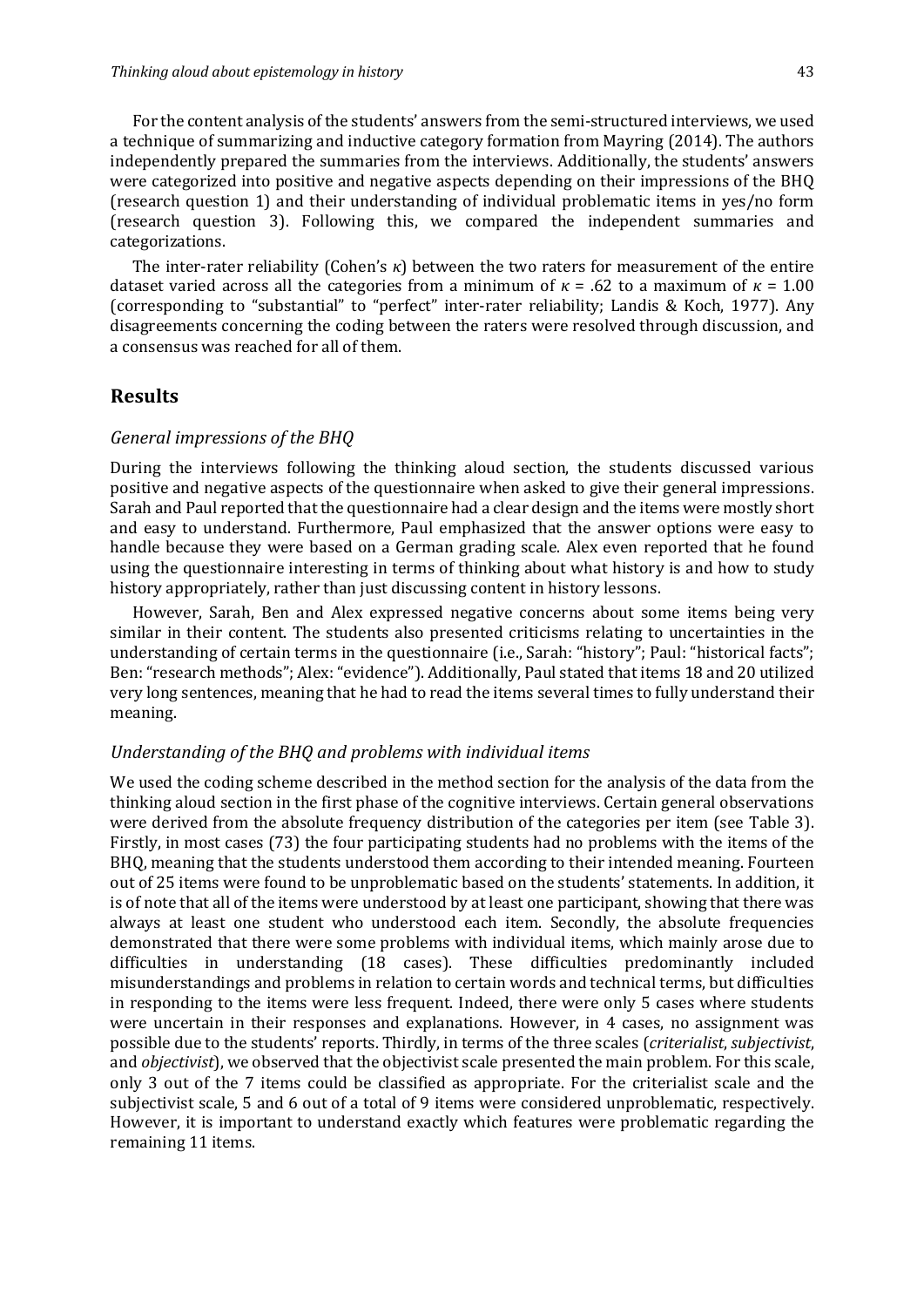**No problems** Understanding difficulties **Reply difficulties Assignment not possible Items Words and technical terms Misunderstanding Incomprehension Reply format Uncertainty**  $of$  response **and explanation Criterialist Scale** 1. It is fundamental that students are taught to support their reasoning with evidence 4 0 0 0 0 0 0 0 0 3. A historical account is the product of a disciplined method of inquiry. 1 0 1 1 0 1 0 7. Students need to be taught to deal with conflicting evidence. 4 0 0 0 0 0 0 0 0 11. History is a critical inquiry about the past.  $\begin{array}{cccc} 2 & 0 & 0 & 0 & 0 & 1 & 1 \end{array}$ 13. Comparing sources and understanding author perspective are essential components of the process of learning history. 4 0 0 0 0 0 0 0 0 15. Knowledge of historical method is fundamental for historians and students alike. 4 0 0 0 0 0 0 0 0 18. Reasonable accounts can be constructed even in the presence of conflicting evidence. 4 0 0 0 0 0 0 0 0 21. History is a reasonable reconstruction of past occurrences based on available evidence. 3 1 0 0 0 0 0 0 24. Historians reconstruct the past based on regulated research methods.\* 1 0 0 0 2 0 **Subjectivist Scale** 2. History is simply a matter of interpretation. 1 1 1 0 0 0 1 0 4. Students who read many history books learn that the past is what a historian makes it to be. 2 0 1 0 0 0 1 6. Good students know that history is basically a matter of opinion. 4 0 0 0 0 0 0 0 0 8. Historical claims cannot be *substantiated*, since they are simply a matter of interpretation. 1 2 1 0 0 0 0 10. Since there is no way to know what really happened in the past, *students can choose* whatever story they believe. 4 0 0 0 0 0 0 0 0 12. The past is what the historian makes it to be. 4 0 0 0 0 0 0 0 0 14. It is impossible to know anything *with certainty* about the past, since no one of us was there. 4 0 0 0 0 0 0 0 0 17. Students need to be aware that history is essentially a matter of interpretation. 4 0 0 0 0 0 0 0 0 22. There is no evidence in history.  $\begin{pmatrix} 4 & 0 & 0 & 0 & 0 \\ 0 & 0 & 0 & 0 \\ 0 & 0 & 0 & 0 \\ 0 & 0 & 0 & 0 \\ 0 & 0 & 0 & 0 \\ 0 & 0 & 0 & 0 \\ 0 & 0 & 0 & 0 \\ 0 & 0 & 0 & 0 \\ 0 & 0 & 0 & 0 \\ 0 & 0 & 0 & 0 \\ 0 & 0 & 0 & 0 \\ 0 & 0 & 0 & 0 \\ 0 & 0 & 0 & 0 \\ 0 & 0 & 0 & 0 \\ 0 & 0 &$ **Objectivist Scale** 5. Disagreement about the same event in the past is always due to lack of evidence. 4 0 0 0 0 0 0 0 0 9. Good general reading and comprehension skills are enough to learn history well. 2 0 2 0 0 0 0 0 16. The facts speak for themselves.<br>
16. The facts speak for themselves.<br>
16. The facts speak for themselves.<br>
16. The facts speak for themselves.<br>
16. The facts speak for themselves.<br>
16. The facts speak for themselves.<br> 19. Even eyewitnesses do not always agree with each other, so there is no way of *knowing* what happened *in the past*. 4 0 0 0 0 0 0 0 0 20. Teachers should not question students' historical opinions, but only check whether *they know the historical facts.* 1 1 0 0 0 1 23. Differences in historical accounts result<br>from absence or falsity of historical facts.\* 4 0 0 0 0 0 0 0 0 25. History consists of the sum of collected historical facts.<sup>\*</sup> 2 0 1 0 0 0 1 Total 73 6 11 1 0 5 4

TABLE 3: Frequency and nature of problems experienced by students for individual items and subscales of the German Beliefs about History Questionnaire (BHQ\_G)

*Note:* The formulations in italics indicate which changes were made in the German questionnaire compared to the original BHQ in order to strengthen the contrast between objectivist and subjectivist items. The marked items (\*) were added to the corresponding scales.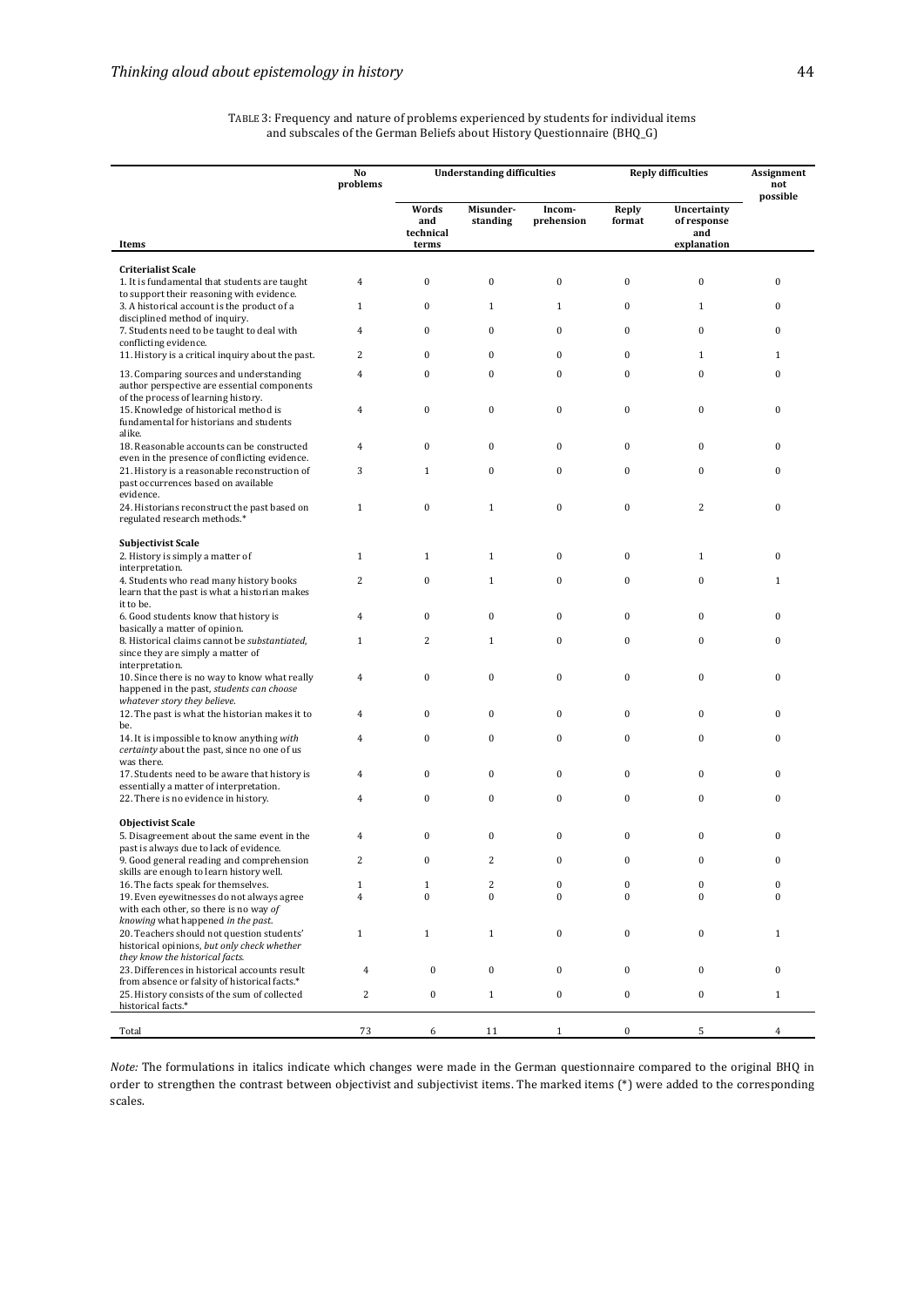*Criterialist Scale:* Regarding the items in the individual scales, items 3, 11 and 24 of the criterialist scale were observed to be problematic. Item 21 ("History is a reasonable reconstruction of past occurrences based on available evidence.") can be excluded here, as only Paul had slight difficulty explaining the meaning of "reconstruction (of past occurrences)". Although this term may be difficult for students to define, the other three students demonstrated that it could be understood through the context and wording of the item. However, item 3  $\degree$  ("A) historical account is the product of a disciplined method of inquiry.") caused greater issues. For example, Sarah showed uncertainty about her response for item 3, as well as for items 11 and 24. In the case of item 3, her uncertainty resulted from the fact that she did not fully understand the term "historical accounts" nor know to what extent a historian should have done "subject-specific research" or "studied" to produce their texts. Ben reported that he did not understand the item because of the phrase "disciplined method of inquiry". However, he assumed that this was related to critical appraisal of sources. Alex made a statement suggesting that he misunderstood the item, as he confused historical accounts with primary sources and said that historians would write these sources.

Further to item 3, two students had difficulties with item 11 ("History is a critical inquiry about the past."). Indeed, Sarah was unsure of how to respond to the item. Although she agreed with the item and reported that she had been taught this in class, she experienced confusion regarding the term "history" and the phrase "a critical inquiry about the past". Paul reported that history is "always a critical inquiry about events". Moreover, he added, in general terms, that "historians or reporters should be critical of historical or political events". Therefore, his understanding of the items was unclear, making it difficult to assign his response to a coding category.

Finally, item 24 ("Historians reconstruct the past based on regulated research methods.") also caused problems for the students. Sarah reported that she could not assess the extent to which historians use "regulated research methods", and this view was shared by Ben. In relation to this, Sarah reported:

> I can't really say anything about this, because I'm only at school. I have little to do with historians, except with my history teacher who once studied history. I would now say that this is true. At least when you write a text in an exam, you make sure that a certain form is followed to meet criteria and so that everything seems more or less well-founded.

In this statement, Sarah compared the research methods of historians with the formal guidelines for writing texts in history exams. However, the research methods used to reconstruct the past are not clear from her statements. Alex misunderstood the item and thought that primary sources are written based on the research procedures of historians. In this way, he appeared unable to clearly distinguish between the concepts of "primary source" and "historical account", nor was he able to explain the meaning of regulated historical research methods.

*Subjectivist Scale:* Regarding the subjectivist scale, items 2, 4 and 8 can be considered problematic based on the results. For item 2 ("History is simply a matter of interpretation."), both the terms "history" and "interpretation" caused difficulties. Sarah experienced particular problems with the term "history" due to her school experiences. Indeed, during the thinking aloud section she reported:

> This is difficult to answer because I wonder how history is defined. In our class, there are discussions about history or working with primary sources. So, I think that this is true. But especially in school, we are taught views. A lot of teachers tell us: "So and so it was in the past". Consequently, there is not so much room for interpretation at school.

Alex was unsure how to answer the same item because his views were equivocal. Indeed, he stated that history is based on evidence, but, contrastingly, he acknowledged that there are always opportunities for interpretation. Based on Pauls' statements, it appears that he misunderstood both terms: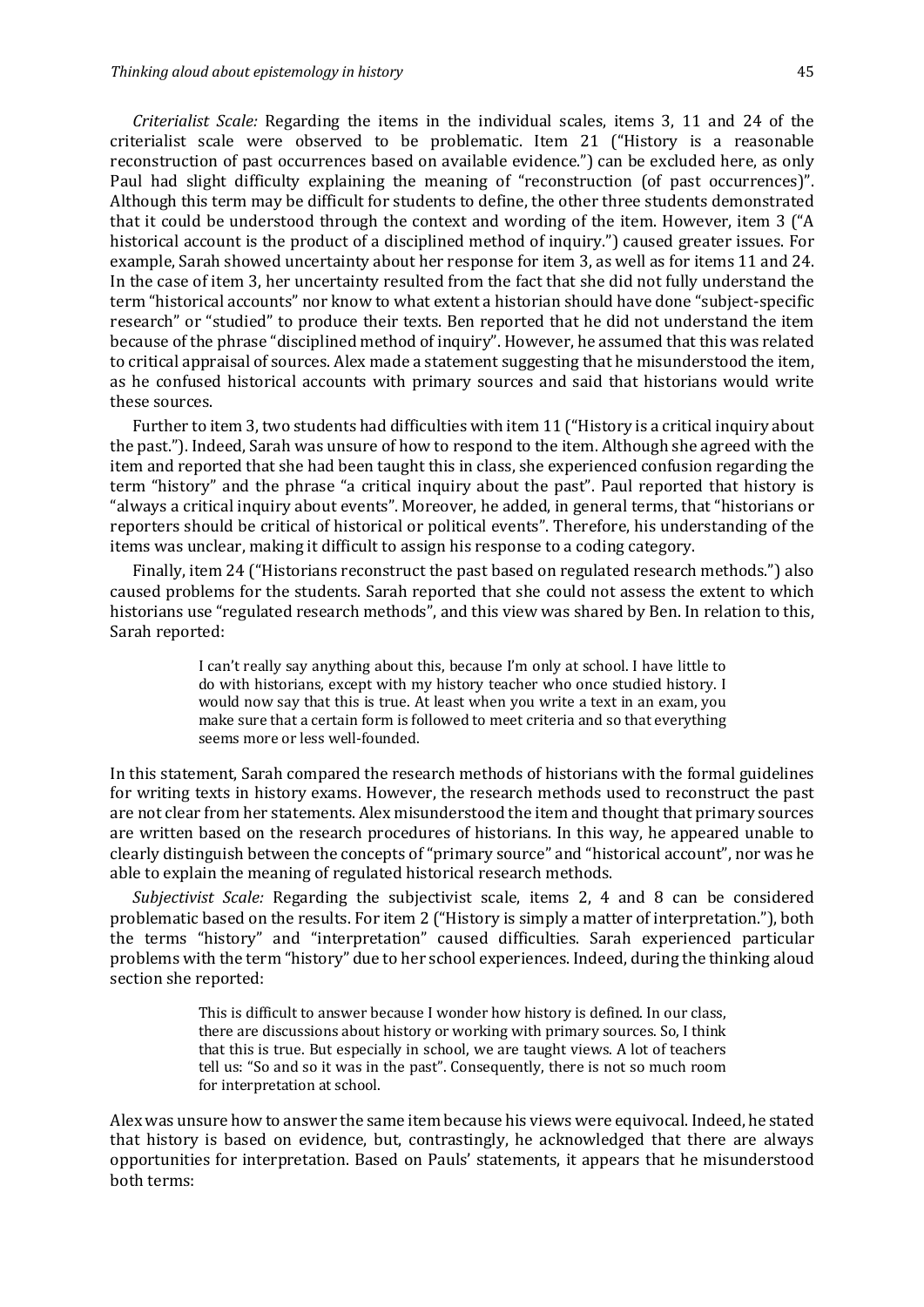I understand the item to mean that history can be understood in several ways. In the subject history, there are actually rather few different interpretations. Of course, there are different areas of history. There is military history, there is the history of any country, especially of any people. These could be different interpretations of history. But I think in itself that history is always something historical, a certain point in time, a certain person, so the interpretation is always the same.

As is clear from the statement, this student's explanations of the concepts of "history" and "interpretation" were vague. For example, Paul reported that there are different "areas" for which "interpretations" occur, but he did not explain what these interpretations are. In contrast, he approximately equated history with the past. In the end, it was clear that this student understood the item more as an objectivist rather than a subjectivist item. Overall, Paul appears to conceptualize history like a fixed fact, meaning that the interpretations of the past should always be the same.

Two students experienced problems with item 4 ("Students who read many history books learn that the past is what a historian makes it to be."). Sarah deviated from the core meaning of the item and began thinking about her history lessons, so her statements could not be assigned to any category of the coding scheme. In Ben's case, whether he understood the item as an item from the subjectivist scale or the criterialist scale was unclear. He reported that "Depending on what you read and in which country you are hearing the history, historiography is already a little different. For example, when you look at the colonies, they have a different view of the past of the colonies compared to Great Britain." One can conclude from this statement that Ben was aware that historiography exists and that it arises from different interpretations that depend on individual perspectives.

Regarding item 8 ("Historical claims cannot be substantiated, since they are simply a matter of interpretation"), three students showed difficulties. Alex's interpretation of the item was ambiguous regarding whether historical claims originate directly from primary sources or represent contemporary claims about the past. Although the latter is in line with the intended meaning of the item, Alex did not decide on a meaning in his further interpretation of the item. Sarah expressed criticisms regarding the word "historical" in the context of the item. She commented: 

> Well, claims are always something that is very subjective. Therefore, they are of course a matter of interpretation. But theoretically, "historical" always means that something should have been researched. But if there is a lack of information or there is little source evidence, then it is definitely a matter of interpretation.

Sarah justified her agreement with the item by referring to the general subjectivity of all claims. Concurrently, she referred to the fact that history is based on research. Ultimately, she believed that gaps in understanding can be filled using interpretations. Therefore, Sarah was also unsure what "historical claims" meant in the context of the item. Paul also misunderstood the same, assuming that historical claims arise from the individuals involved in the history themselves.

*Objectivist scale:* For items 9, 16, 20 and 25 in the objectivist scale, it was found that the students had some problems giving answers. Sarah and Paul misunderstood item 9 ("Good general reading and comprehension skills are enough to learn history well."), as they did not understand the item as intended in terms of directly extracting knowledge from primary sources to learn about the past. Instead, it was clear from their answers that they understood "general reading and comprehension skills" as referring to the critical-analytical competencies used when working with historical media. This suggests an interpretation of item 9 that is more typical of the criterialist stance than the objectivist stance. In this regard, Sarah reported that "In history lessons, we have to read a lot and understand these texts. I think that if you can't get along with these texts, you can't acquire knowledge. On the other hand, we also have caricatures, for which you need good comprehension skills." Similarly to Sarah, Paul did not consider the word "enough" but emphasized that good reading and comprehension skills are necessary to reconstruct historical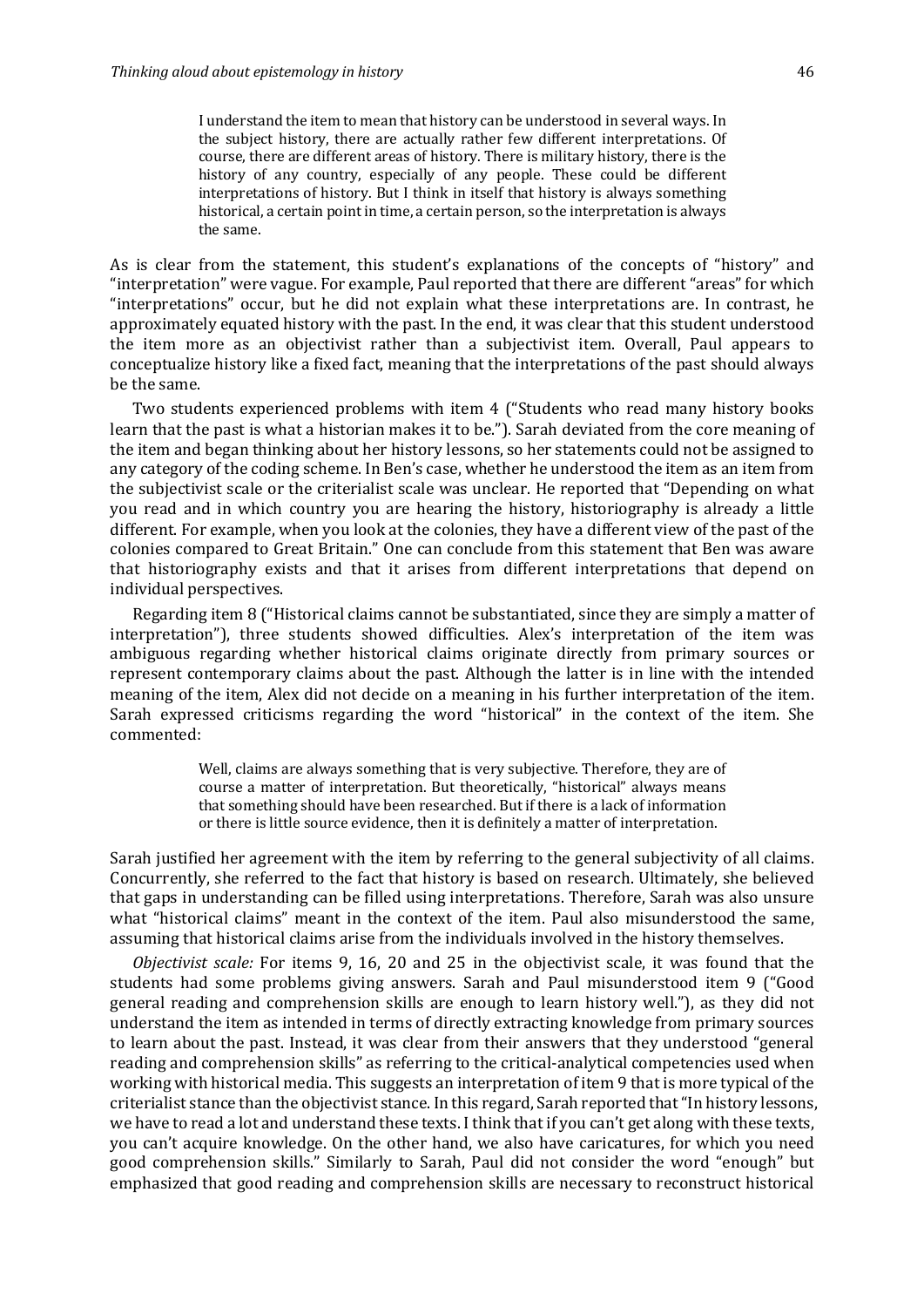processes, understand the political and economic aims of wars, and to be able to understand historical contexts.

Item 16 ("The facts speak for themselves.") was also found to present problems. Firstly, Sarah had issues with the term "historical facts". Indeed, more precisely, she was not sure to what extent historical facts relate to source evidence. Even for Paul and Alex, the term "historical facts" remained unclear, thus leading to vague interpretations. For example, Paul described his understanding of the item as follows:

> My understanding is that historical facts are largely the core statement of historical events. Even if historians or persons talk about historical facts and give their own interpretation of them, the historical proof is actually the most fundamental. All opinions or reports are based on it. That is why I agree with it if the own interpretation is present.

From this statement, it is not clear to what extent the item is interpreted as an objectivist item or expresses beliefs more typical of the subjectivist or criterialist stances. Overall, Paul modified the content of the item in his understanding and agreed with the item for reasons that were not apparent from the item.

The interpretation of item 20 ("Teachers should not question students' historical opinions, but only check whether they know the historical facts.") was also challenging for the students. Ben related the content of the item to his own history lessons and discussed his ideas about what methods would be better for studying history. Therefore, it was not possible to assignment his response to a category of the coding scheme. Sarah also related the item to her own history lessons and said that agreement with this statement depends on the teacher. As with item 16, she emphasized that she would not know what "historical facts really are now". Finally, Paul misunderstood the item because he read over the phrase "should not", stopped following the first part of the sentence, and then related the item to his own ideas about what constitutes good history teaching. In general, the item appears too long in its wording and, due to its relation to the school context, it may encourage the students to express personal opinions instead of considering the item's content.

In contrast to item 20, item 25 ("History consists of the sum of collected historical facts.") appeared less problematic. Paul and Ben had difficulties with this item, as they struggled with the term "historical facts" again. When thinking aloud, Paul repeated and reformulated the content of the item, thus making it difficult to assign his response to a category of the coding scheme. Ben agreed with the item but interpreted it more as a subjectivist or criterialist item rather than objectivist. He explained that there are no facts in history, only opinions that must be justified and interpreted carefully. Therefore, for this student, history is derived from "what can be deduced from the collection of sources".

#### *Perception of problematic items from the exploratory factor analysis (EFA)*

In an exploratory factor analysis from an earlier study, which used data from the BHQ and a sample of 161 students, four items showed unusual loadings (Mierwald, 2020). Specifically, items 19 and 20 of the objectivist scale loaded unexpectedly on the factor uniting all subjectivist items. Additionally, items 18 and 21 of the criterialist scale showed high cross-loadings on the factor that includes all objectivist items. Based on these findings, our students were questioned in-depth about these items during the semi-structured interviews.

During the thinking aloud section, item 19 ("Even eyewitnesses do not always agree with each other, so there is no way of knowing what happened in the past.") was correctly understood and explained by all four students. Furthermore, this did not change when they were asked again about their understanding in the interview section. Theoretically, the students may have interpreted the item to mean that, if you cannot know what happened in the past, only your own views of the past matter. Indeed, this type of interpretation could explain why the item loaded on the subjectivist factor. In our interviews, the students did not express such strong subjectivist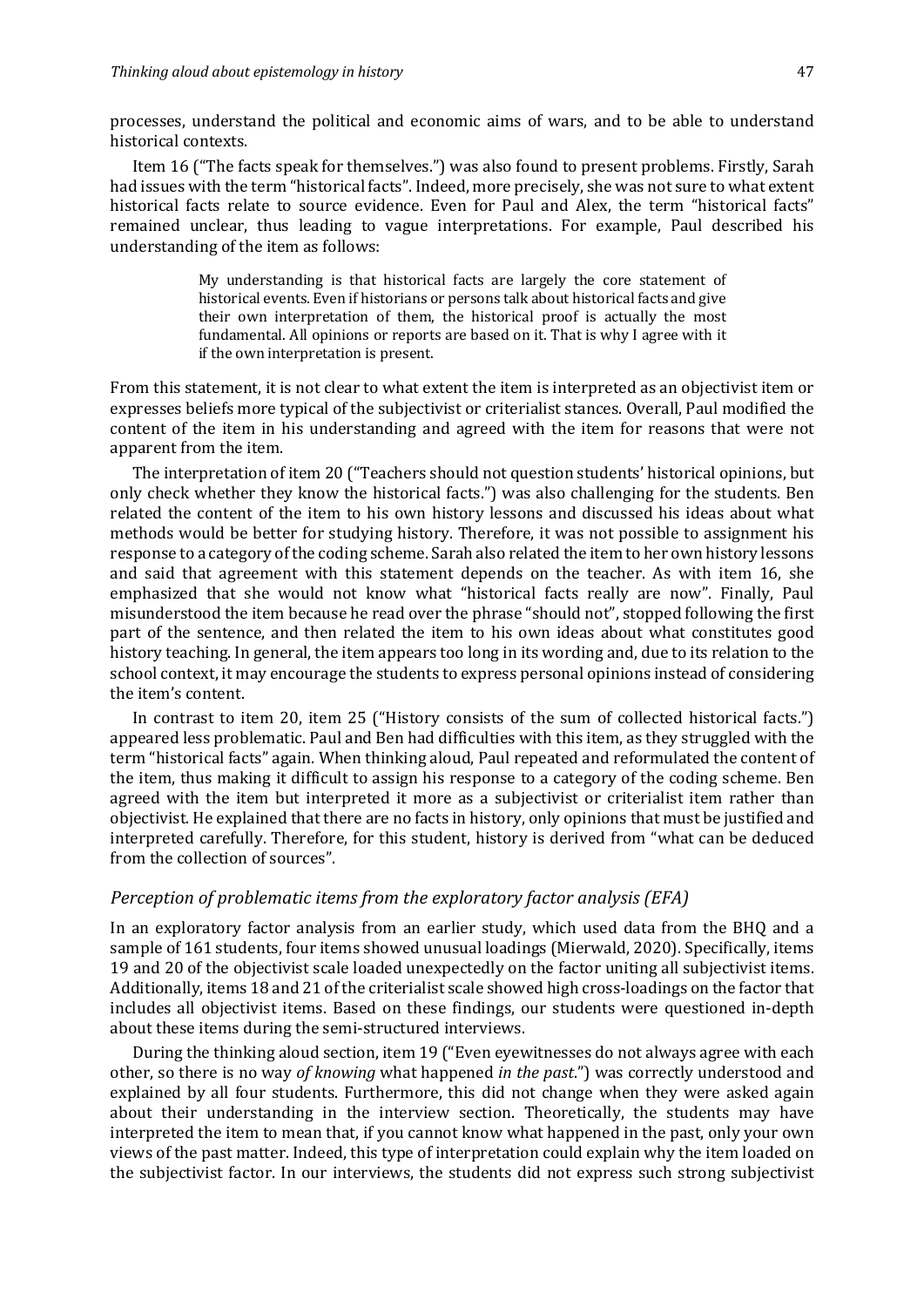views of the item. However, a few statements from Paul and Alex may indicate that they believe there are ways for historians to find out what happened in the past, suggesting some subjectivism in their understanding of the item.

As mentioned previously, Sarah, Paul and Ben had significant difficulties understanding item 20 ("Teachers should not question students' historical opinions, *but only check whether they know the historical facts."*). Firstly, the reference to the school context appeared problematic for this item, as the students tended to express their experiences with history lessons and teachers rather than addressing the actual message of the item. For example, Paul said: "I ticked 'I strongly disagree' because I don't like to learn things by heart and of course I want the lessons to be a bit interesting." Secondly, the students were unsure of the meaning of the term "historical facts". Their statements regarding this term ranged from "what is already certain from the past" (Sarah), "probable truth" (Ben) to "dates", "treaties like the Treaty of Versailles", "events like the discovery of America" and "quotes by politicians and kings" (Paul). These statements suggest that the students had diverse and varied understanding of the term "historical facts". It is also possible that the contrast between "historical opinions" and "historical facts" in the item led to it being associated with subjectivist views, thus potentially explaining the incorrect loading of the item on the subjectivist factor.

Item 18 ("Reasonable accounts can be constructed even in the presence of conflicting evidence.") showed a high cross-loading on the factor which all objectivist items loaded onto in the factor analysis. In this item, the focus on "evidence" may attract the students' attention rather than the term "reasonable accounts". This, in turn, may have led the students to associate the item more with objectivist views. Although this item did not cause many difficulties during the thinking aloud section, it should be noted that Sarah and Paul considered the term "evidence" for a long time during the semi-structured interviews. When explicitly asked about their understanding of the term, they appeared to find it difficult to explain. For example, Sarah reported:

> Evidence is something that is already definite in my eves.  $\left[\ldots\right]$  Instead of evidence, one can also say proof synonymously. Thus, already something, for which there are several facts, which speak for itself. Now, I actually find it difficult to say what evidence is. Particularly since this is to be conflicting.

Item 21 ("History is a reasonable reconstruction of past occurrences based on available evidence.") could be explained correctly by almost all students. Only Paul, as noted above, showed ambiguities in his understanding. When asked what a "reconstruction" is during the interview section, his answer fluctuated between "reproduction of any event based on available source evidence" and "self-interpretation of sources". Overall, a high cross-loading of the item onto the objectivist factor could be due to the item's strong emphasis on the importance of evidence, which could have led to an implicit objectivistic interpretation of the item.

Interestingly, all the items showing unusual loadings (items  $18, 19, 20$  and  $21$ ) were presented next to each other and at the end of the questionnaire. Therefore, it is possible that the order of the items influenced their interpretations. In addition, the large number of items in the questionnaire may have caused a reduction in concentration and, thus, inaccuracies in the students' interpretations.

## **Discussion and Conclusions**

#### *Summary and interpretation of the findings*

In summary, the translated and adapted BHQ was designed effectively for our sample of Germanspeaking students, the Likert response scale was easy to use, and most items were clearly formulated and understandable. Furthermore, the problematic items were not equally difficult to understand across all the students in our cognitive interviews. Regarding the cognitive validity of the scales, coherent connections were identified between the students' interpretation and the intended meaning of most BHQ items.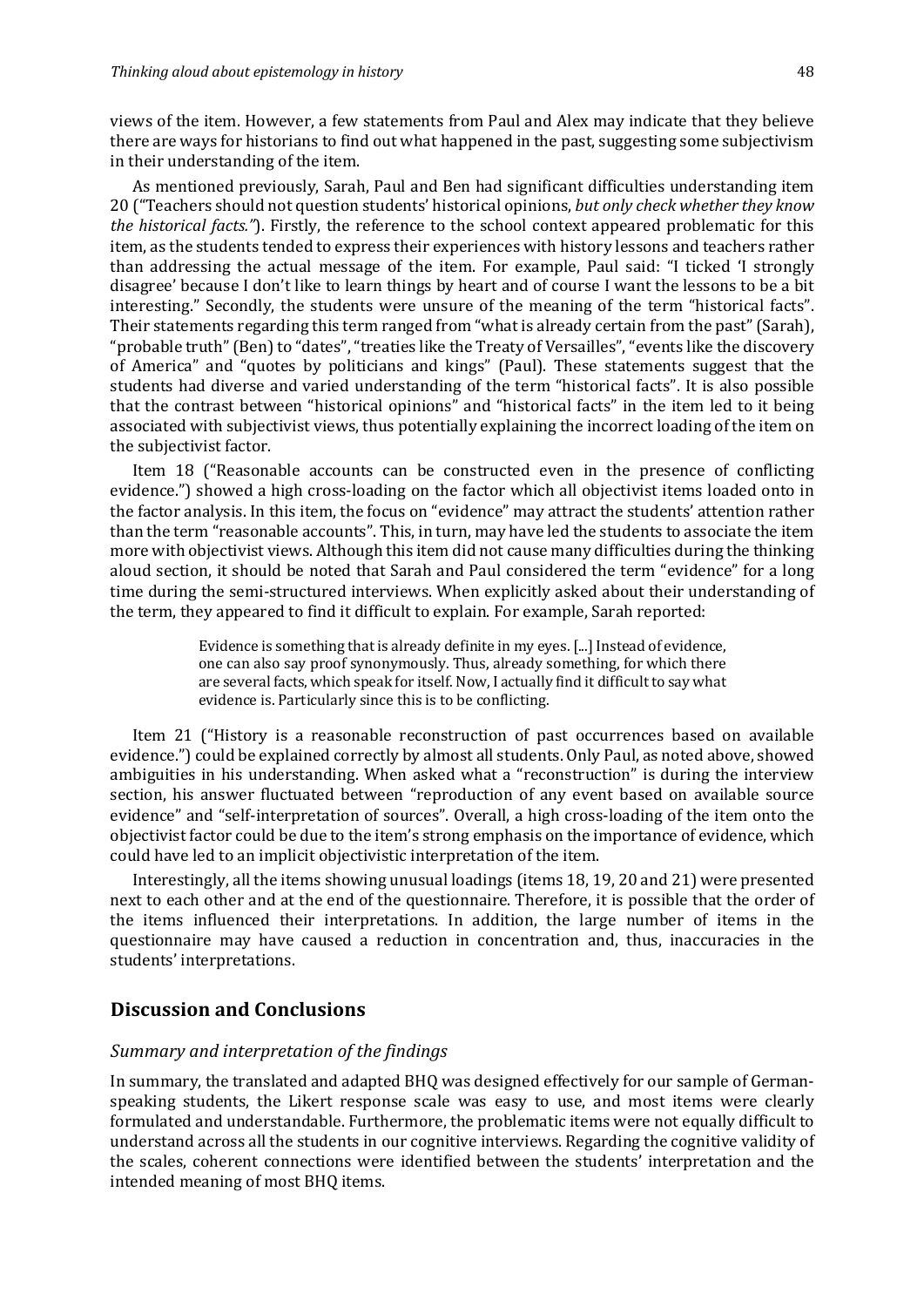However, some students had problems with individual items based on the results of the cognitive interviews. These problems were mainly due to difficulties in understanding some items and, to a lesser extent, difficulties in responding to them. It was found that items from the objectivist scale were more problematic than items from the criterialist and subjectivist scale. This may explain why the objectivist scale, or the factor which most objectivist items loaded onto, had relatively low reliability in the factor analysis. Furthermore, the sequential arrangement of the problematic items  $(18, 19, 20 \text{ and } 21)$  at the end of the questionnaire could have influenced the students' responding behavior. Based on the results of this study, four overarching general and potential problem areas were identified, and corresponding items were assigned to them. Specifically, these problem areas represent potential issues that some students may experience difficulties with when interpreting the items. Some of the interviewed students struggled with these issues when they thought aloud about the items of the BHQ or were explicitly asked for their understanding. Additionally, in some cases, one item caused several potential problems.

The first problem area relates to the *complexity of terms*. This refers to the fact that some items  $(2, 3, 8, 11, 16, 18, 20, 21, 24, and 25)$  of the BHQ utilized terms that were abstract and ambiguous to the interviewed students. Such semantic problems often occur with questionnaire items (e.g. Willis, 2005), and they are also common for questionnaires that assess epistemological beliefs, as their items often relate to complex concepts such as "truth" or "expert" (e.g. Hyytinen, Postareff, & Lindblom-Ylänne, 2020). In the case of the BHQ, students are given items that relate to complex meta-concepts, such as "disciplined method of inquiry", "evidence", "interpretation", and "historical facts". As in other studies (e.g. Greene et. al., 2010; Muis, Duffy, Trevors, Ranellucci, & Foy, 2014), the students often refer to previous experiences in class or everyday life in order to understand these terms. Furthermore, students' prior knowledge of these meta-concepts in history is often implicit and incomplete, thus making them difficult to understand (van Drie & van Boxtel, 2008). Additionally, it is difficult for students to understand because the same terms occur in various items with different connotations  $(e.g., "History is a critical inquiry about the past." vs.$ "History is simply a matter of interpretation.").

Besides the complexity of terms, the *epistemic ambiguity* of items presented a challenge to the interviewed students. Epistemic ambiguity means that the wording of individual items  $(2, 4, 9, 16, 16)$ 18, 19, 20, and 21) causes the item to be unintentionally associated with one or more of the other epistemic stances. Indeed, items can be formulated in such a way that the students do not focus on their intended core statement, as certain words or phrases may allow a different interpretation. For example, as in item 21 ("History is a reasonable reconstruction of the past occurrences based on available evidence."), the emphasis on the term "evidence" may cause the students to interpret the item in a more objectivistic way. This could also be related to a reinterpretation of items, which would be most consistently related to the students' prior knowledge or current epistemological beliefs (Barzilai & Weinstock, 2015). For some items, the students' difficulty in differentiating between the subjective and objective components of historical knowledge and knowing was also evident (Stoel et al., 2017).

Further to this, another problem relates to the *length and comprehensibility* of items (18 and 20), which caused problems for some of the interviewed students. For example, with item 20 ("Teachers should not question students' historical opinions, but only check whether they know the historical facts."), students may misunderstand the content because they may not understand the statement when they first read it, overlook certain words, or focus on only one part of the sentence. 

Finally, some of the items  $(4, 9, 20)$  distracted the students from the item's message and made them think about school experiences or their opinions about history teaching. As mentioned in the literature, the issue of *irritating references to the school context* may lead to inconsistent response behavior (Miguel-Revilla et al., 2020). In our study, these sporadic references to the school context were found to be problematic for some respondents. This could also be related to the fact that these items address less epistemological beliefs and more beliefs about teaching and learning history (Nitsche, 2019).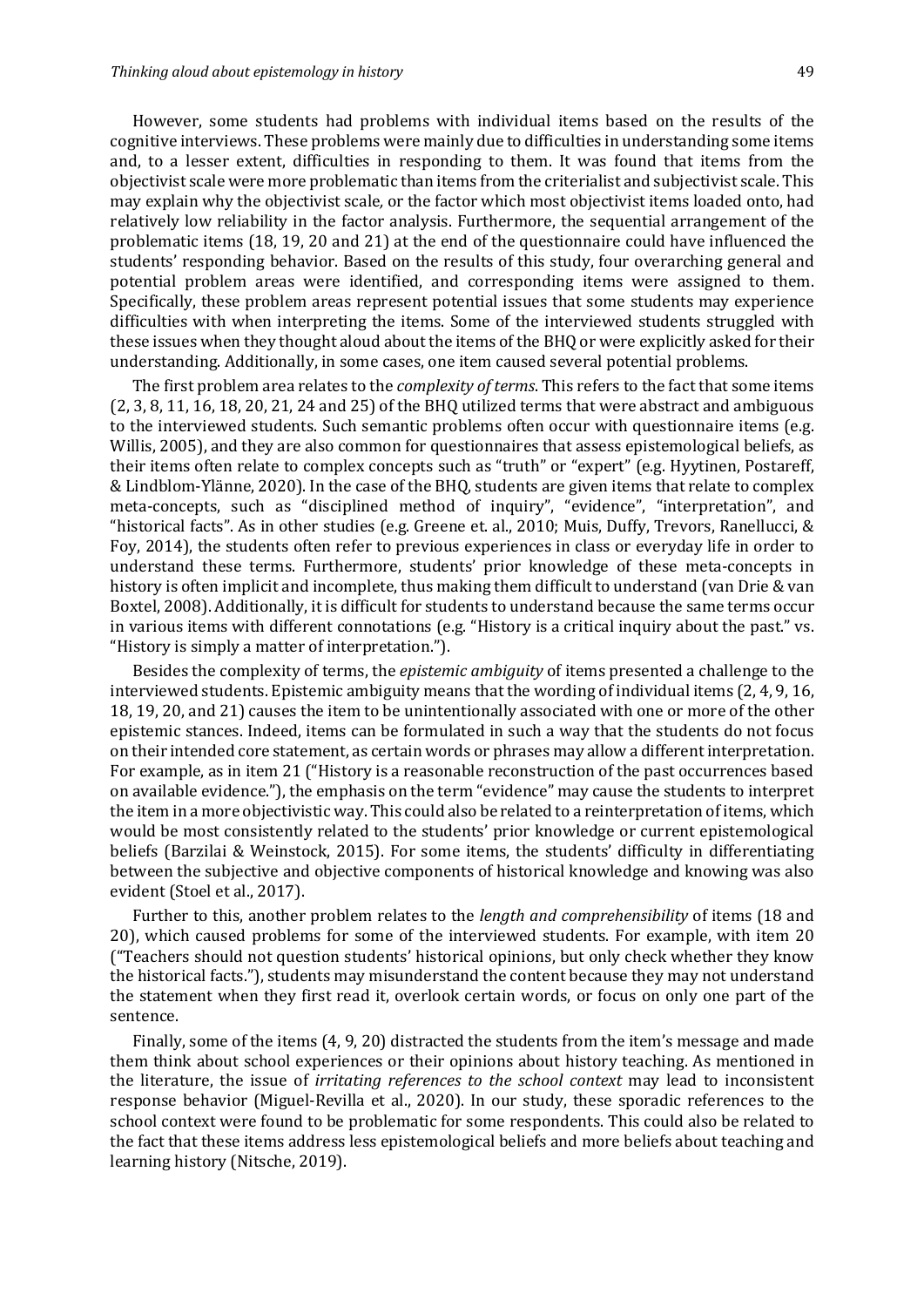#### *Limitations of the study*

The findings of this study were obtained using a small sample of four students from two secondary schools in Germany. Furthermore, we use a German-language version of the BHQ as the basis for our cognitive interviews. These factors limit the generalizability of the findings to other German students and students from other countries. For example, students from other educational tracks in Germany may experience problems completing the questionnaire that are different from the difficulties of the students interviewed in this study. Moreover, students from other countries may experience other types of difficulties with translated versions of the BHQ due to their sociocultural and educational contexts. For example, it is conceivable that some of the complex historical meta-concepts, such as "historical facts", "evidence", or "account", may be more comprehensible to students from North America due to differences in history instruction (Seixas, 2016). However, the goal of this study was not specifically to generalize to other groups but to identify the potential strengths and weaknesses of the BHQ. For this purpose, we used a sample of secondary school students, as the German-language BHQ questionnaire was designed for this group (Mierwald, 2020), and this group is commonly used in studies assessing foreign-language adaptations of the BHQ (e.g. Stoel et al., 2016). An additional limitation is that this study did not consider the effects of instructional practices or teachers on the epistemological views of the students in our study sample (VanSledright & Maggioni, 2016). Overall, future research in this area may benefit from larger, more diverse samples that have been recruited systematically (Greene & Yu, 2014).

It should also be mentioned that the method employed in this study of asking the students to think aloud may have influenced the results (Funke  $&$  Spering, 2006). Two students reported no difficulties with this method. However, the other two students said that they may have answered the items a little differently in writing without giving verbal comments. Indeed, they reported that thinking aloud encouraged them to examine the questionnaire more intensively. Furthermore, the thinking aloud method depends on the participants' abilities to verbalize their cognitions. Regarding some items, the students' comments were very brief and, in some cases, it appeared that comments given on a previous item influenced their response to a later item. All of these factors complicated the researchers' interpretations of the student statements. Although we aimed to achieve objectivity through the coding scheme and the use of two raters, the experience of the raters with epistemic cognition may have influenced their interpretation of the thinking aloud protocols (Greene & Yu, 2014). Despite these issues, a range of potential problem areas was identified that may be helpful for improving the BHQ in the future.

#### *Implications for research and practice*

The problems with the items of the BHQ identified in this article are noteworthy in general. Firstly, they represent potential problems that may arise in the development of other self-report questionnaires. Secondly, questionnaires that assess epistemological beliefs may be particularly affected by these problems because they measure very complex and sometimes vague constructs (Mason, 2016), which inherently makes it difficult to formulate items that are clear and easily comprehensible.

In terms of future optimization of the BHQ items, certain important solutions have been identified for the potential problem areas. Firstly, researchers should reduce the *complexity of terms*, and we recommend rewording the BHQ to improve its clarity and interpretation (Barzilai & Weinstock, 2015). For example, terms could be reworded, such as texts by historians vs. historical accounts and claim about the past vs. historical claim. If possible, the definitions of relevant terms should be included in the instructions (Muis et al., 2014). The *epistemic ambiguity* identified in the BHQ could be addressed by increasing the emphasis on the intended epistemic stance for each item (Barzilai & Weinstock, 2015). This could be done by omitting terms that are strongly identified with other epistemic stances (e.g. avoid using the term "historical opinions" in objectivist items) or by utilizing qualifiers (e.g. emphasize subjectivist items by using phrases such as "not with certainty" or "you can believe what you want"). The issue with the *length and*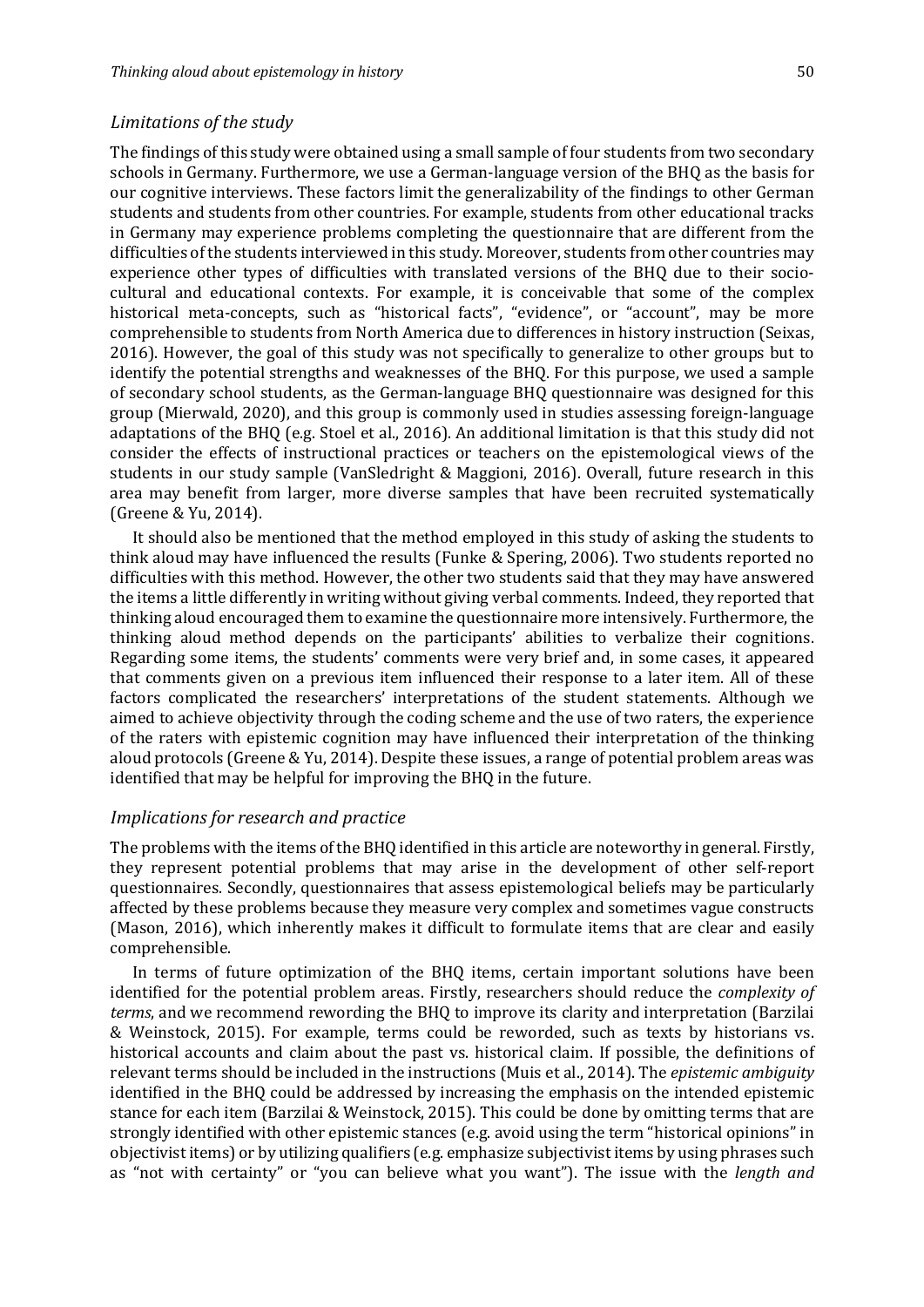*comprehensibility* of some items could be solved by shortening or reformulating the items. Furthermore, *irritating references to the school context* should be removed from the affected items. In addition, due to the low reliability of the objectivist scale, we suggest the development and addition of further items in this stance. Indeed, the statements of the interviewed students could help with this task. Further to this, a new arrangement of the items at the end of the questionnaire could also be beneficial for the instrument and such changes should, in turn, be studied by cognitive interviews. These changes would also require further factor analyses with larger sample sizes to validate the newer versions of the BHQ.

Based on the results of the cognitive interviews, we suggest that historical meta-concepts should be thoroughly discussed with the students (e.g. Limón, 2002). As Stoel and colleagues (2017, p. 131) suggest, a stronger emphasis on the "epistemological dimension of historical inquiry" and the development of "pedagogies that incorporate classroom reflection on the nature and sources of historical knowledge" is also advisable in the domain of German history teaching.

In the future, the development of questionnaires to assess domain-specific epistemological beliefs may pose significant challenges for history education, both theoretically and methodologically. Importantly, we believe that the present study contributes to the improvement of the BHQ and other questionnaires based on this measurement tool.

## **References**

- Anschütz, A. (2012). *Epistemologische Überzeugungen von Schülerinnen und Schüler: Entwicklung* eines Erfassungsinstrumentes für die Jahrgänge 3 bis 6. Berlin: Logos Verlag.
- Barzilai, S., & Weinstock, M. (2015). Measuring epistemic thinking within and across topis: A scenario-based approach. *Contemporary Educational Psychology, 42,* 141-158. http://dx.doi.org/10.1016/j.cedpsych.2015.06.006
- Beatty, Paul C., & Willis, Gordon, B. (2007). Research synthesis: The practice of cognitive interviewing. *Public Opinion Quarterly, 71*(2), 1–25. https://doi.org/10.1093/poq/nfm006
- Behrendt, L., & Brauch, N. (2020). Auf die Frage kommt es an! Zur Veränderung von epistemologischen Überzeugungen durch Förderung historischer Fragestellungskompetenz im Schülerlabor. In K. Sommer, J. Wirth, & M. Vanderbeke (Eds.), *Handbuch Forschen im* Schülerlabor - Theoretische Grundlagen, empirische Forschungsmethoden und aktuelle *Anwendungsgebiete* (pp. 91–98). Münster: Waxmann-Verlag.
- Buehl, M. M., Alexander, P. A., & Murphy, P.K. (2002). Beliefs about schooled knowledge: Domain specific or domain general? *Contemporary Educational Psychology, 27*(3), 415–449. https://doi.org/10.1006/ceps.2001.1103
- DeMaio, Th. J., Mathiowetz N., Rothgeb, J., Beach, M. E., & Durant, S. (1993). Protocol for *pretesting demographic surveys at the Census Bureau.* Washington, DC: U.S. Bureau of the Census.
- DeMaio, T., & Landreth, A. (2004). Do different cognitive interview methods produce different results. In S. Presser, J. Rothgeb, M. Couper, J. Lessler, E. Martin, J. Martin, & E. Singer (Eds.), *Questionnaire development and testing methods* (pp.89-108). Hoboken, NJ: Wiley.
- Dresing, T., & Pehl, T. (2015). *Praxisbuch Interview, Transkription & Analyse. Anleitung und Regelsysteme für qualitativ Forschende*. Marburg: audiotrankription.de.
- Funke, J., & Spering, M. (2006). Methoden der Denk- und Problemlöseforschung. In J. Funke (Ed.), Denken und Problemlösen. Enzyklopädie der Psychologie, Themenbereich C: Theorie und *Forschung, Serie II: Kognition, Band 8: Denken und Problemlösen* (pp. 675–744). Göttingen: Hogrefe.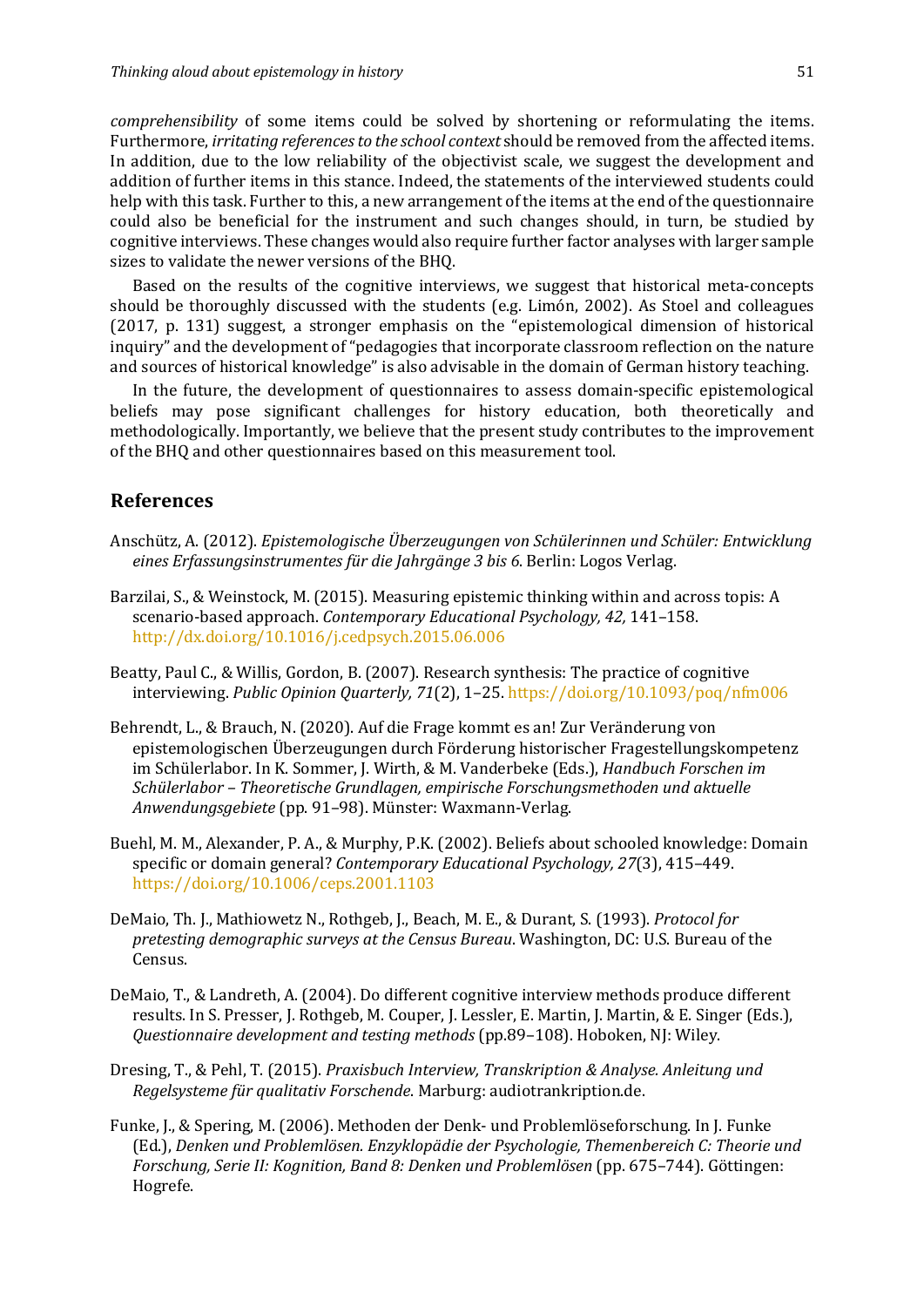- Greene, J. A., & Yu, S. B. (2014). Modeling and measuring epistemic cognition: A qualitative reinvestigation. *Contemporary Educational Psychology*, 39(1), 12–28. https://doi.org/10.1016/j.cedpsych.2013.10.002
- Greene, J. A., Torney-Purta, J., Azevedo, R., & Robertson, J. (2010). Using cognitive interviewing to explore elementary and secondary school students' epistemic and ontological cognition. In L. D. Bendixen & F. C. Feucht (Eds.), *Personal epistemology in the classroom: Theory, research,* and *implications for practice* (pp. 368–406). Cambridge University Press. https://doi.org/10.1017/CBO9780511691904.012
- Havekes, H., Van Boxtel, C., Coppen, P.-A., & Luttenberg, J. (2012). Knowing and doing history: A conceptual framework and pedagogy for teaching historical contextualisation. *International Journal of Historical Learning, Teaching and Research, 11*(1), 72–93.
- Hofer, B. K. (2016). Epistemic cognition as a psychological construct: Advancements and challenges. In J. A. Greene, W. A. Sandoval, & I. Bråten (Eds.), *Handbook of epistemic cognition* (pp. 19-38). New York, London: Routledge.
- Hofer, B. K., & Bendixen, L. D. (2012). Personal epistemology: Theory, research, and future directions. In K. R. Harris, S. Graham, T. Urdan, C. B. McCormick, G. M. Sinatra, & J. Sweller (Eds.), *APA educational psychology handbook, Bd. 1: Theories, constructs, and critical issues* (pp. 227–256). Washington: American Psychological Association. https://doi.org/10.1037/13273-009
- Hyytinen, H., Postareff, L., & Lindblom-Ylänne, S. (2020). Challenges in exploring individual's conceptions of knowledge and knowing: Examples of research on university students. In E. K. Kallio (Ed.), *Development of adult thinking: Interdisciplinary perspectives on cognitive development and adult learning* (pp. 177-190). Routledge. https://doi.org/10.4324/9781315187464-11
- Ioannou, K., & Iordanou K. (2020). Elementary school students' epistemic perspective and learning strategies in history. *Learning: Research and Practice,* 6(2), 150-166. https://doi.org/10.1080/23735082.2019.1591492
- Iordanou, K., Muis, K. R., & Kendeou, P. (2019). Epistemic perspective and online epistemic processing of evidence: Developmental and domain differences. The *Journal of Experimental Education, 87*(4), S. 531–551. https://doi.org/10.1080/00220973.2018.1482857
- Jabine, T. B., Straf, M. L., Tanur, J. M., & Tourangeau, R. (1984). *Cognitive aspects of survey methodology: Building a bridge between disciplines. Report of the advanced research seminar on cognitive aspects of survey methodology.* Washington, D.C. NAP.
- Karabenick, S. A., Wooley, M. E., Friedel, J. M., Ammon, B. V., Blazevski, J., Bonney, C. R., De Groot, E., Gilbert, M. C., Musu, L., Kempler, T. M., & Kelly, K. L. (2007). Cognitive processing of selfreport items in educational research: Do they think what we mean? *Educational Psychologist*, *42*(3), 139–151. https://doi.org/10.1080/00461520701416231
- Kidwai, L. K. (2015). *Investigating a relationship of a perception of agency in task-based discourse and change in concepts: A practitioner research in education.* Dissertation. Bradford: University of Bradford.
- King, P. M., & Kitchener, K. S. (2002). The reflective judgment model: Twenty years of research on epistemic cognition. In B. K. Hofer, & P. R. Pintrich (Eds.), *Personal epistemology: The psychology of beliefs about knowledge and knowing* (pp. 37-61). Mahway, NJ: Lawrence Erlbaum, Publisher.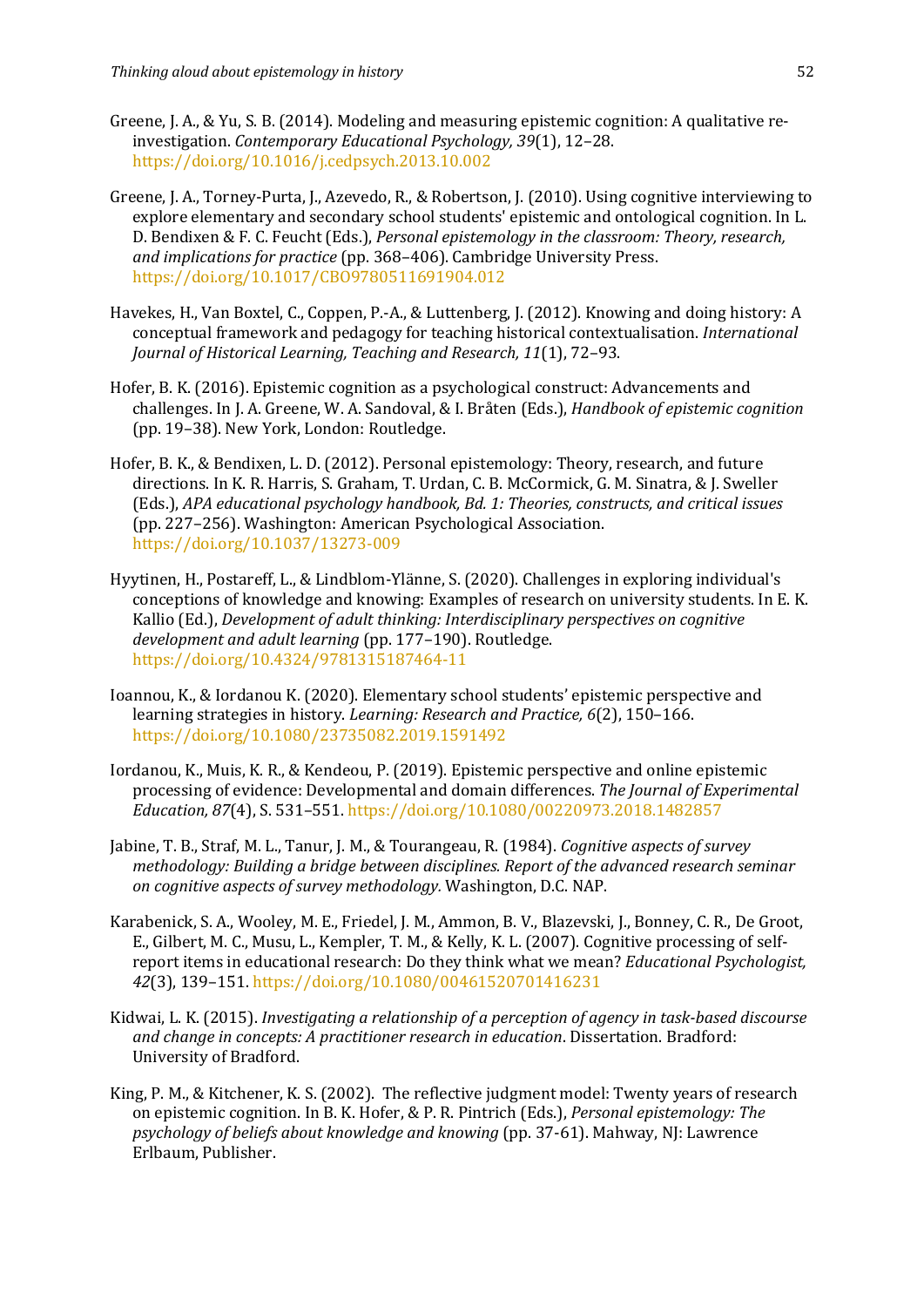- Kuckartz, U. (2014). *Qualitative text analysis: A guide to methods, practice and using software.* London: SAGE
- Kuhn, D, & Weinstock, M. (2002). What is epistemological thinking and why does it matter? In B. K. Hofer & P. R. Pintrich (Eds.), *Personal epistemology: The psychology of beliefs about knowledge and knowing* (pp. 121–144). Hoboken: Taylor and Francis.
- Kuhn, D., Iordanou, K., Pease, M., & Wirkala, C. (2008). Beyond control of variables: What needs to develop to achieve skilled scientific thinking? *Cognitive Development, 23*(4), 435-451. https://doi.org/10.1016/j.cogdev.2008.09.006
- Kuhn, D., Winestock, M., & Flaton, R. (1994). Historical reasoning as theory-evidence coordination. In M. Carretero & J. F. Voss (Eds.), *Cognitive and instructional processes in* history and the social sciences (pp. 377–402). Hillsdale, N.J: L. Erlbaum Associates.
- Landis, J. R., & Koch, G. G. (1977). The measurement of observer agreement for categorical data. *Biometrics, 33*(1), 159. https://doi.org/10.2307/2529310
- Lee, P., & Shemilt, D. (2003). A scaffold, not a cage: Progression and progression models in history. Teaching History, 13(113), 13-24.
- Limón, M. (2002). Conceptual change in history. In M. Limón & L. Mason (Eds.), *Reconsidering* conceptual change: Issues in theory and practice (S. 259-289). Dordrecht: Kluwer Academic Publishers.
- Maggioni, L. (2010). *Studying epistemic cognition in the history classroom: Cases of teaching and learning to think historically.* [PhD Dissertation]. University of Maryland. http://hdl.handle.net/1903/10797
- Maggioni, L, Alexander, P., & VanSledright, B. (2004). At a crossroads? the development of epistemological beliefs and historical thinking. *European Journal of School Psychology*, 2(1-2), 169–197.
- Maggioni, L., VanSledright, B., & Alexander, P. A. (2009). Walking on the borders: A measure of epistemic cognition in history. *The Journal of Experimental Education*, 77(3), 187-214. https://doi.org/10.3200/JEXE.77.3.187- 214
- Mason, L. (2016). Psychological perspectives on measuring epistemic cognition. In J. A. Greene, W. A. Sandoval, & I. Bråten (Eds.), *Handbook of epistemic cognition* (pp. 375–392). New York, London: Routledge.
- Mayring, P. (2014). *Qualitative content analysis: theoretical foundation, basic procedures and* software solution. Klagenfurt. Retrieved from: https://www.ssoar.info/ssoar/handle/document/39517
- Mierwald, M. (2020). *Historisches Argumentieren und epistemologische Überzeugungen. Eine Interventionsstudie zur Wirkung von Lernmaterialien im Schülerlabor*. Wiesbaden: Springer VS.
- Mierwald, M., Lehmann, T., & Brauch, N. (2018). Zur Veränderung epistemologischer Überzeugungen im Schülerlabor: Authentizität von Lernmaterialien als Chance der Entwicklung einer wissenschaftlich angemessenen Überzeugungshaltung im Fach Geschichte? Unterrichtswissenschaft, 46(3), 279-297.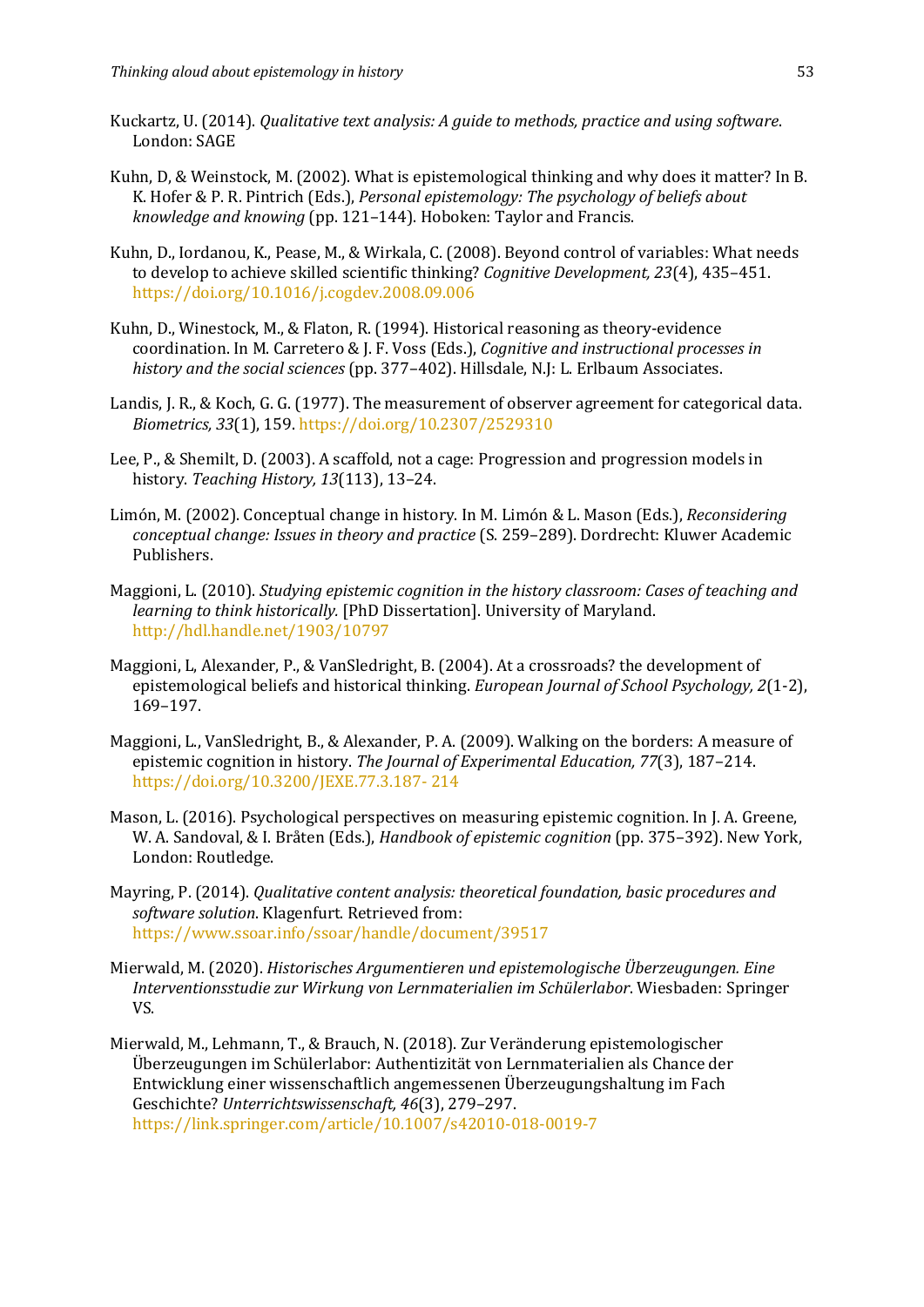- Mierwald, M., Seiffert, J., Lehmann, T. & Brauch, N. (2016). "Do they affect it all?" Measuring epistemological beliefs in history education and their relationship to students' argumentation skills and future history teachers' planning skills. Paper presented at the Annual Meeting of the American Educational Research Association (AERA), 11.04.2016, Washington, DC, USA.
- Mierwald, M., Seiffert, J., Lehmann, T. & Brauch, N. (2017). Fragebögen auf dem Prüfstand. Ein Beitrag zur Erforschung und Weiterentwicklung eines bestehenden Instruments zur Erfassung epistemologischer Überzeugungen in der Domäne Geschichte. In M. Waldis & B. Ziegler (Eds.), Geschichtsdidaktik heute: Band 8. Forschungswerkstatt Geschichtsdidaktik 15: *Beiträge zur Tagung "Geschichtsdidaktik empirisch 15"* (pp. 177–190). Bern: hep.
- Miguel-Revilla, D., Carril-Merino, M., & Sánchez-Agustí, M. (2017). Accediendo al pasado: creencias epistémicas acerca de la Historia en futuros profesores de Ciencias Sociales. *REIDICS, 1,* 86–101.
- Miguel-Revilla, D., Carril-Merino, T., & Sánchez-Agustí, M. (2020). An examination of epistemic beliefs about history in initial teacher training: a comparative analysis between primary and secondary education prospective teachers. The Journal of Experimental Education, 89(1), 54-73. https://doi.org/10.1080/00220973.2020.1718059
- Muis, K. R., Duffy, M. C., Trevors, G., Ranellucci, J., & Foy, M. (2014). What were they thinking? Using cognitive interviewing to examine the validity of self-reported epistemic beliefs. *International Education Research, 2*(1), 17–32.
- Namamba, A., & Rao, C. (2016). Teachers' beliefs about history and instructional approaches: A survey of secondary school teachers in Kigoma Municipality, Tanzania. *International Journal* of Education and Research, 4(8), 203-220.
- Nitsche, M. (2019). *Beliefs von Geschichtslehrpersonen: Eine Triangulationsstudie.* Bern: hep-Verlag.
- Nokes, I. D. (2014). Elementary students' roles and epistemic stances during document-based history lessons. *Theory & Research in Social Education, 42*(3), 375-413. https://doi.org/10.1080/00933104.2014.937546
- O'Neill, D. K., Guloy, S., & Sensoy, Ö. (2014). Strengthening methods for assessing students' metahistorical conceptions: Initial development of the historical account differences survey. *The Social Studies, 105*(1), 1–14. https://doi.org/10.1080/00377996.2013.763524
- Priemer, B. (2006). Deutschsprachige Verfahren der Erfassung von epistemologischen Überzeugungen. Zeitschrift für Didaktik der Naturwissenschaften, 12, 159–175.
- Sandmann, A. (2011). Lautes Denken: Die Analyse von Denk-, Lern- und Problemlösungsprozessen. In D. Krüger, I. Parchmann, & H. Schecker (Eds.), Methoden der *naturwissenschaftsdidaktischen Forschung* (pp. 179-188). Berlin/Heidelberg: Springer.
- Schommer, M. (1990). Effects of beliefs about the nature of knowledge on comprehension. *Journal of Educational Psychology, 82*(3), 498–504. https://doi.org/10.1037/0022- 0663.82.3.498
- Schraw, G. (2013). Conceptual integration and measurement of epistemological and ontological beliefs in educational research. *ISRN Education*, 1, 1-19. https://doi.org/10.1155/2013/327680
- Seixas, P. (2016). Translation and its discontents. Key concepts in English and German history education. *Journal of Curriculum Studies, 48*(4), 427-439. https://doi.org/10.1080/00220272.2015.1101618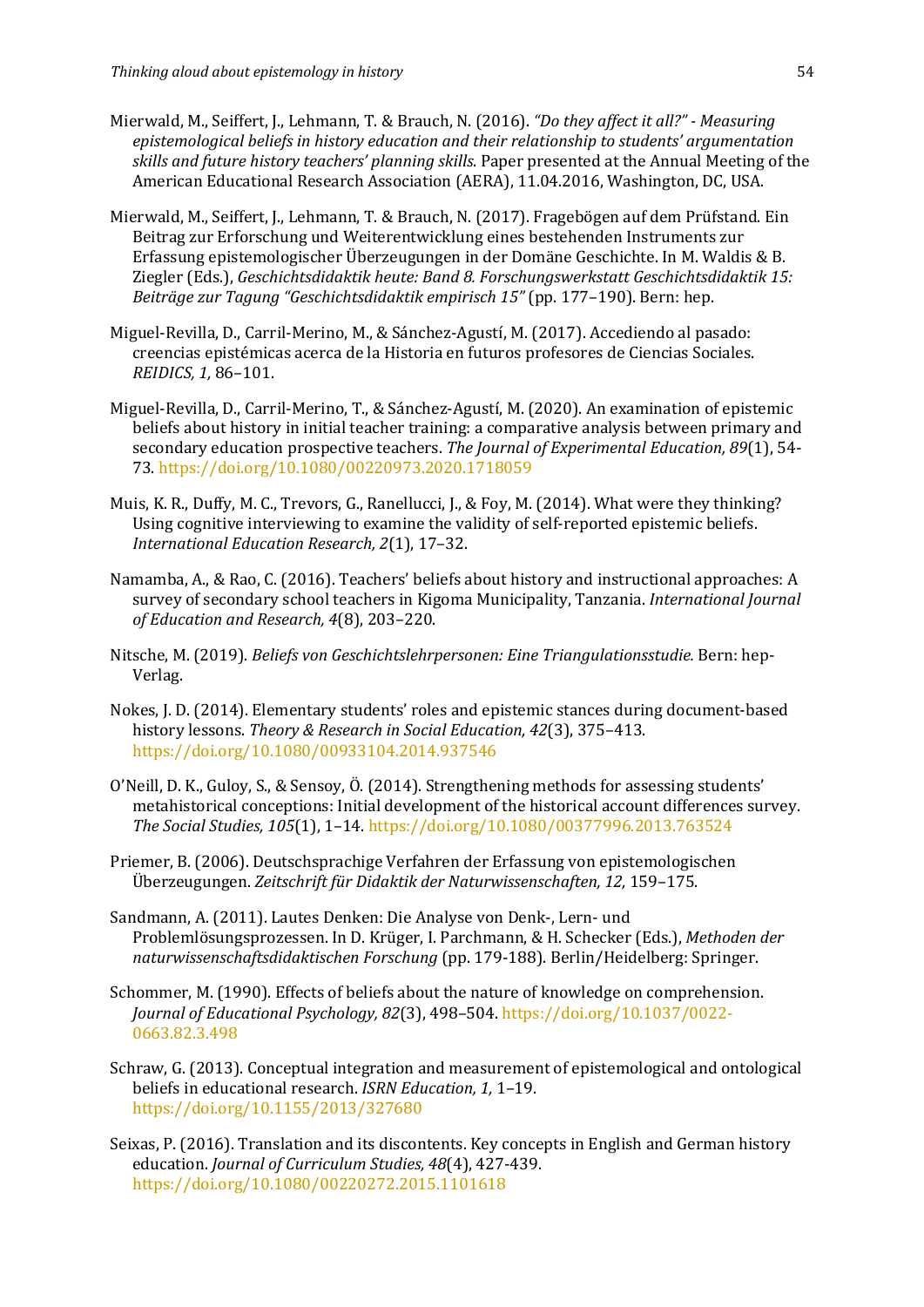- Stoel, G. L., van Drie, J. P., & van Boxtel, C.A.M. (2015). Teaching towards historical expertise. Developing a pedagogy for fostering causal reasoning in history. *Journal of Curriculum Studies, 47*(1), 49–76. https://doi.org/10.1080/00220272.2014.968212
- Stoel, G. L., van Drie, J. P., & van Boxtel, C. A. M. (2017). The effects of explicit teaching of strategies, second-order concepts, and epistemological underpinnings on students' ability to reason causally in history. *Journal of Educational Psychology, 109*(3), 321-337. https://doi.org/10.1037/edu0000143
- Stoel, G., Logtenberg, A., Wansink, B., Huijgen, T., van Boxtel, C., & van Drie, J. (2017). Measuring epistemological beliefs in history education: An exploration of naïve and nuanced beliefs. *International Journal of Educational Research, 83,* 120–134. https://doi.org/10.1016/j.ijer.2017.03.003
- Van Drie, I., & van Boxtel, C. (2008). Historical reasoning: Towards a framework for analyzing students' reasoning about the past. *Educational Psychology Review, 20*(2), 87-110. https://doi.org/10.1007/s10648-007-9056-1
- VanSledright, B. (2002). *In search of America's past: Learning to read history in elementary school.* New York: Teachers College Columbia Univ.
- VanSledright, B. (2014). *Assessing historical thinking and understanding: Innovative designs for new standards.* New York, NY: Routledge.
- VanSledright, B. & Limón, M. (2006). Learning and teaching social studies: A review of cognitive research in history and geography. In Alexander, P.A. and Winne, P.H. (Eds.), *Handbook of educational psychology* (pp. 545–570). Hillsdale NJ: Erlbaum.
- VanSledright, B., & Maggioni, L. (2016). Epistemic cognition in history. In J. A. Greene, W. A. Sandoval, & I. Bråten (Eds.), *Handbook of epistemic cognition* (pp. 128–146). NY: Routledge.
- VanSledright, B., & Reddy, K. (2014). Changing epistemic beliefs? An exploratory study of cognition among prospective history teacher. *Revista Tempo E Argumento*, 6(11), 28-68. https://doi.org/10.5965/2175180306112014028
- VanSledright, B., Burkholdt, S., & Montgomery, S. (2018). Exploring change in epistemic beliefs among history teachers. *Social Studies Education Review, 7*(1), 1-24.
- Voet, M. & De Wever, B. (2016). History teachers' conceptions of inquiry-based learning, beliefs about the nature of history, and their relation to the classroom context. Teaching and Teacher *Education, 55,* 57-67. https://doi.org/10.1016/j.tate.2015.12.008
- Willis, G. B. (2005). *Cognitive interviewing. A tool for improving questionnaire design*. Thousand Oaks, California: Sage.
- Wiley, J., Griffin, T. D., Steffens, B., & Britt, A. M. (2020). Epistemic beliefs about the value of integrating information across multiple documents in history. *Learning and Instruction, 65*. https://doi.org/10.1016/j.learninstruc.2019.101266
- Wineburg, S. S. (2001). *Historical thinking and other unnatural acts: Charting the future of teaching the past. Critical perspectives on the past. Philadelphia: Temple University Press.*
- Woolley, M. E., Browen, G. L., & Browen, N. K. (2006). The development and evaluation of procedures to assess child self-report item validity. *Educational and Psychological Measurement,* 66(4), 687-700. https://doi.org/10.1177/0013164405282467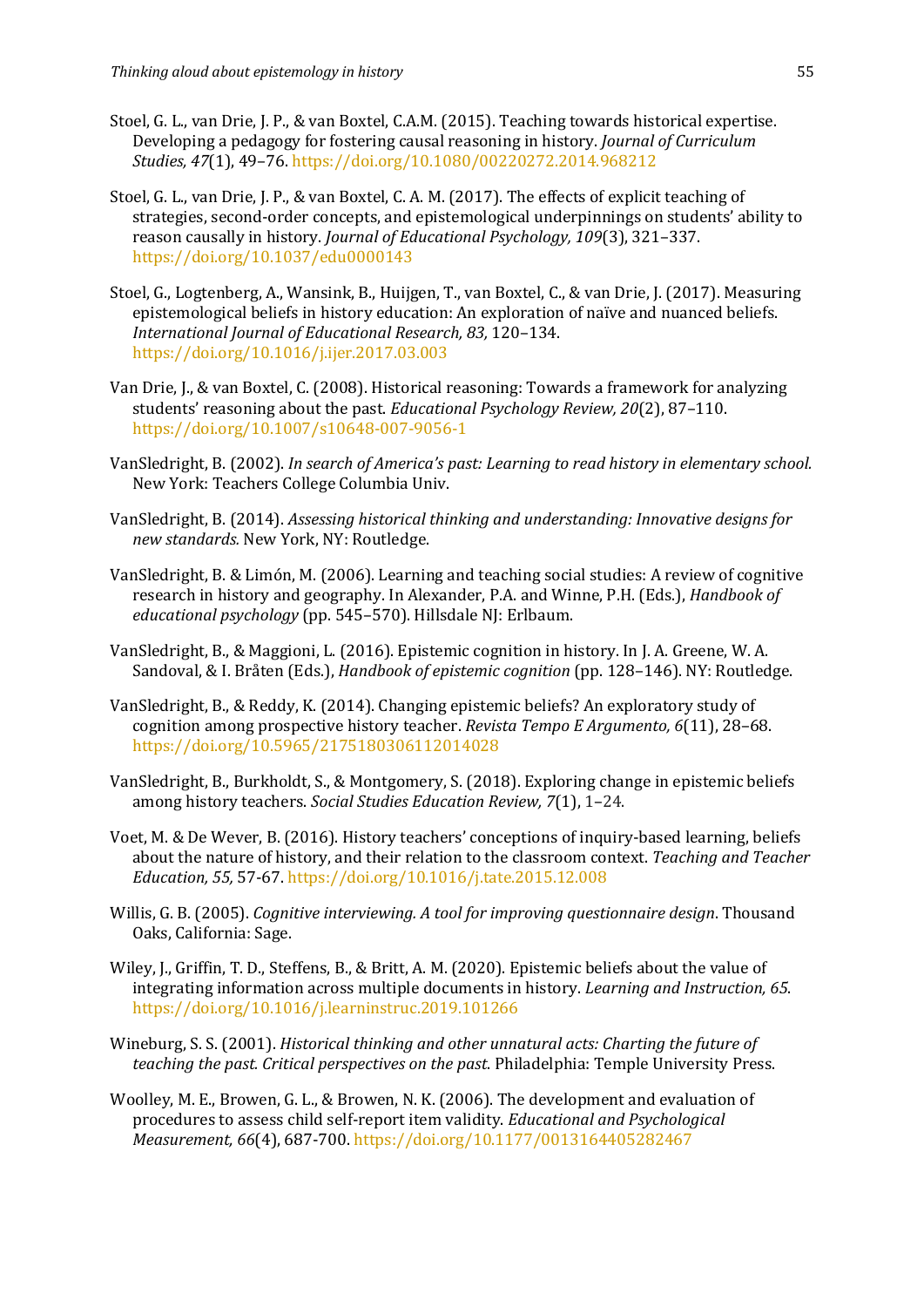# **Appendix A**

*Before the students started to think aloud, they were aiven the following instructions, which were adapted from Sandmann (2011, p. 184):*

## PLEASE THINK LOUD!

Please tell us everything you think when you answer the questionnaire. Continue until you have assessed the last statement in the questionnaire.

To do this, please READ ALOUD.

Ideally, you should speak out your thoughts about the statements you have just assessed without interruption, i.e. as much as possible without pauses.

However, you should not order your statements in any particular order before speaking, nor should you express your thoughts in a particularly comprehensible way, nor should you explain your thoughts to the interviewer.

Imagine that you are ALONE IN THE ROOM and speaking only to themselves. It is important that you are ALWAYS SPEAKING.

# **Appendix B**

# **1. Warm-Up**

- Now you have filled out the questionnaire and thought about it aloud. Thank you very much for your effort! Would you like to start with a general comment on the questionnaire?
- Did you notice anything that you have not yet "thought aloud"?
- What is the first thing you think of when you think back to filling out the questionnaire?

# **2. General questions about the items**

In retrospect, were there any item in the questionnaire that were difficult for you to understand? (Can you find them again? Why were the item difficult to understand?)

# **3. More detailed questions about problematic items**

- Let us take a closer look at item 19 again. Please describe in your words what should be assessed. How do you understand this item?
- Let's go straight on to item 20: Why did you check the box like you did? What are "historical facts" for you?
- Please explain why you agreed/disagreed with item 18. What did you think source evidence is? Can sources be contradictory?
- To the last item: How do you understand item 21? There the "reconstruction of past events" appears. What do you understand by this?

# **4. Closing**

We come to the end of the interview: Imagine your little brother coming into the fifth grade and getting history as a new subject. How would you explain what the subject history is about?